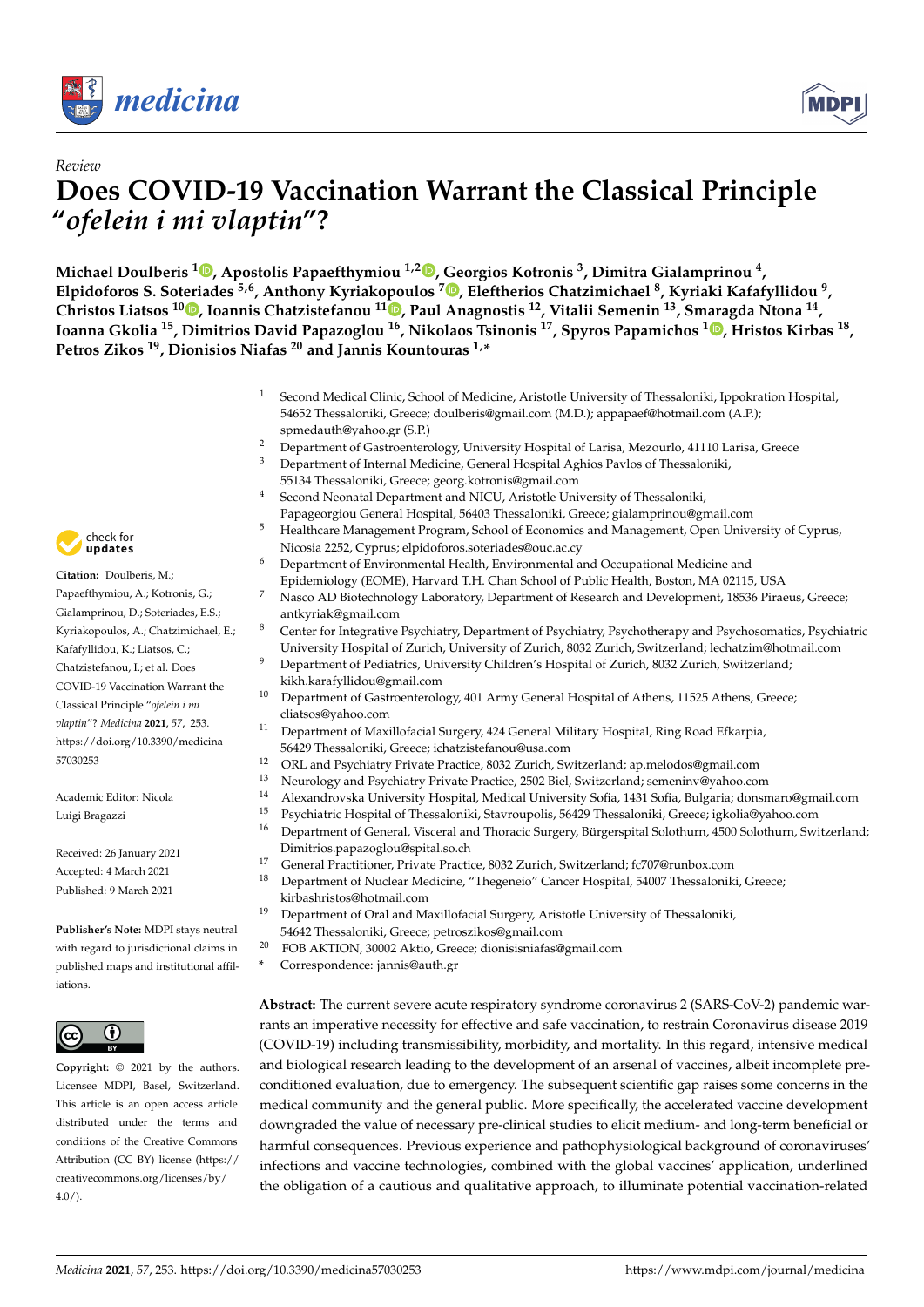adverse events. Moreover, the high SARS-CoV-2 mutation potential and the already aggregated genetical alterations provoke a rational vagueness and uncertainty concerning vaccines' efficacy against dominant strains and the respective clinical immunity. This review critically summarizes existing evidence and queries regarding SARS-CoV-2 vaccines, to motivate scientists' and clinicians' interest for an optimal, individualized, and holistic management of this unprecedented pandemic.

**Keywords:** COVID-19; SARS-COV-2; Hippocrates; *ofelein i mi vlaptin*; *Primum non nocere*; vaccine; vaccination

## **1. Introduction**

One of the most prominent and influential medical doctors of the classical antiquity is the Greek Hippocrates (Iππoκράτη*ς*, 460–370 BC). His contribution, the so-called Hippocratic Corpus (1–65) covers a plethora of clinical practice fields as well as ethical principles, thereby establishing him as the father of western medicine [\[1](#page-15-0)[–3\]](#page-15-1). In his book entitled "Epidemics" (Περί Επιδηµιών, Bk. I, Section [5\)](#page-15-2), among other critical parameters, he stated the following: "Practice two things in your dealings with disease: either help or do not harm (the patient)" *(*"ἀ*σκε*ῖ*ν περ*ὶ *τ*ὰ *ν*ο*σ*ή*µατα δ*ύο, ὠ*ϕελ*έ*ειν* ἢ *µ*ὴ *βλ*ά*πτειν*"). Later, the also Greek physician Galen (Γαληνó*ς*, 129–216 AD) born in Pergamon of Roman Empire, incorporated the medical principles of Hippocrates and Aristotle and used only the second part of the Hippocrates' quote, in Latin secondarily translated and widely known as "*Primum non nocere*" (First do no harm) [\[1](#page-15-0)[–3\]](#page-15-1).

Considering this fundamental health care prism, namely, "either help or do not harm the patient" *(ofelein i mi vlaptin),* we aimed to provide a state-of-the-art review of the relative literature regarding the potential benefits and concerns of currently available vaccines for the prevention of coronavirus disease 2019 (COVID-19).

Coronavirus disease 2019 (COVID-19) is an emerging infection first documented in Wuhan, China, in December 2019 and was declared officially as a pandemic in March 2020 [\[4–](#page-15-3)[7\]](#page-15-4). COVID-19 is caused by the Betacoronavirus severe acute respiratory syndrome coronavirus 2 (SARS-CoV-2) a novel coronavirus lineage with RNA genome of 27–34 kb size with a characteristic surface spike-protein, the latter of which serving as one of its major pathogenetic components [\[4](#page-15-3)[–6\]](#page-15-5). SARS-CoV-2 is regarded as an initially zoonotic coronavirus, displaying a genome overlapping of 88% with bat coronaviruses [\[8\]](#page-16-0), which crossed species barriers to infect also humans [\[9\]](#page-16-1). According to the World Health Organization (28 December 2020) a total amount of 79,673,754 confirmed COVID-19 cases and 1,761,381 deaths have been documented globally [\[10\]](#page-16-2). In January 3, 2021, a total of 20,346,372 cases of COVID-19 and 349,246 related deaths have been reported in the US [\[11\]](#page-16-3), while the global mortality rate of COVID-19 infection is estimated to be about 6% (5.7%) [\[12\]](#page-16-4). From the medical perspective, there is a demand to estimate inequalities in prevention and therapy, and long-term consequences of COVID-19 [\[13\]](#page-16-5). Since no established therapy have been approved against SARS-CoV-2 in humans, beyond other approaches, there is an urgent demand for a suitable vaccine to manage this emerging health issue. The global scientific community strives thereafter within an unprecedently intense and proactive battle to develop as fast as possible, effective, safe, and cost-effective vaccines along with antiviral treatments [\[4](#page-15-3)[,14\]](#page-16-6).

#### **2. Brief History of Vaccines**

One of the most distinguished advancements in the history of mankind is unequivocally the development of vaccines, which have contributed significantly to the amelioration of infections and improvement of health and longevity [\[15,](#page-16-7)[16\]](#page-16-8). The very first developed vaccine is considered to be against smallpox developed by Benjamin Jesty as well as by Eduard Jenner in the 18th century [\[15\]](#page-16-7). It was based on a rather simplistic, albeit effective technique of attenuation of pathogens. Specifically, Eduard Jenner interpreted the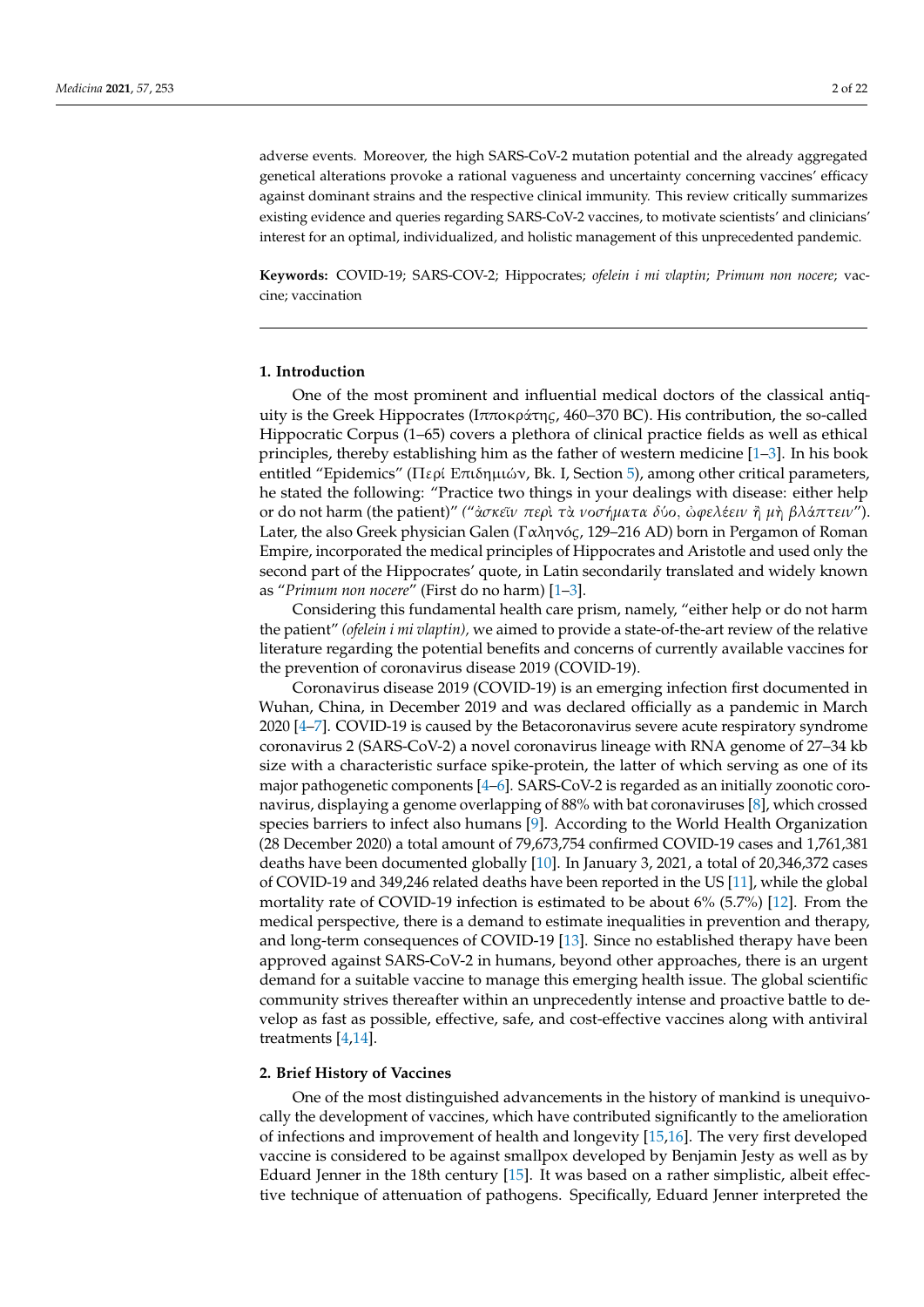results of Benjamin Jest in a more critical way and in 1798 demonstrated that variolation (inoculation namely of small amounts of a substance such as poison that induces immune or toxic effects) of zoonotic pox viruses (e.g., cowpox or horsepox) into human patients may be attenuated though provide immunity in case of future smallpox infection [\[15,](#page-16-7)[17\]](#page-16-9). Etymologically, the word vaccine stems from the Latin word "*vacca*", meaning cow [\[17\]](#page-16-9). Thanks to vaccination, the world is officially free of smallpox since 1980 [\[17\]](#page-16-9).

Henceforth, a wide variety of attenuated vaccines have been developed. Among others, Louis Pasteur and his colleagues established the attenuation method and investigated numerous vaccines, such as the ones against *Pasteurella multocida*, anthrax, and rabies [\[15\]](#page-16-7). Additional well-known vaccines designed with the aforementioned method, include beyond others, against tuberculosis, poliomyelitis (polio), measles (oral), mumps, rubella, varicella, typhoid, and rotavirus [\[15\]](#page-16-7). A further vaccination method was the inactivation, namely, the inoculation of killed whole microorganisms. Typical paradigms are vaccines against rickettsia, pertussis, and polio (injected). A new revolutionary era was the in vitro development of vaccines by utilizing cell cultures [\[15\]](#page-16-7). Cell cultures enable the re-assortment of several RNA viruses, which is characterized by segmented genomes that through co-cultivation with clone selection by plaque formation leads to the isolation of viruses with mixed RNA segments. Further biotechnological achievements made it feasible to produce vaccines based on purified proteins or capsular polysaccharides; representative examples include diphtheria and tetanus toxoid, anthrax secreted proteins as well as meningococcus and pneumococcus polysaccharides [\[15\]](#page-16-7).

The latest and "cutting-edge" technology for developing vaccines exploits the advances of genetic engineering. A prototype was the hepatitis B virus (HBV) vaccination, which made usage of the surface antigen; as yeast cells could synthesize in vitro large amounts of hepatitis B surface antigen [\[15\]](#page-16-7). Over the last decade an even more innovative biotechnological advancement allowed the production of mRNA vaccines, which may be applicable beyond infectious diseases to other diseases such as cancer. The very first report in vitro, however, dates back to 1990s [\[16,](#page-16-8)[18\]](#page-16-10). Of note, a breakthrough study by Wolff et al. was published in *Science* as early as January 1990 [\[19\]](#page-16-11). The authors described the successful transfer of genes luciferase, β-galactosidase, and chloramphenicol acetyltransferase into murine muscle in vivo, by utilizing both RNA and DNA expression vectors. As closing remark, they deduced that "The intracellular expression of genes encoding antigens may provide alternative approaches to vaccine development." To mRNA vaccines are thought to have several advantageous properties such us non-infectious agent, safe, efficient, stable, inexpensive and attractive for large-scale manufacturing [\[16](#page-16-8)[,18\]](#page-16-10).

Taken together, the vast majority of the scientific community and the general public do acknowledge the benefits of vaccines as a major civilization's achievement and the designing of vaccine(s) against SARS-CoV-2, with proved efficacy without limitations mainly in terms of safety, are highly anticipated and required.

#### **3. COVID-19 Vaccines**

Although the immunopathology of coronaviruses is inadequately understood, the clarification of the molecular and cellular mechanisms behind the immune response triggered by SARS-CoV-2 will assist to develop vaccines and therapeutic strategies to control the infection and improve the clinical progression of patients. Since SARS-CoV-2 is a novel virus, the immune response elicited by this pathogen is not yet well defined. Within this emerging worldwide problem, characterized by high transmission rates and increased morbidity and mortality, a "pursuit for a protective holy grail" has been initiated [\[14,](#page-16-6)[20\]](#page-16-12). The need for developing vaccines during the current pandemic represents a main challenge for science and medicine. Currently, the whole scientific community strives to develop vaccines with the aforementioned characteristics, which will be approved by both the global and local authorities and will become available for large-scale commercial usage.

The previous accumulated experience from similar viruses such as SARS-CoV-1 and MERS-CoV (Middle East Respiratory Syndrome Coronavirus) is definitely of advantage [\[14,](#page-16-6)[20\]](#page-16-12).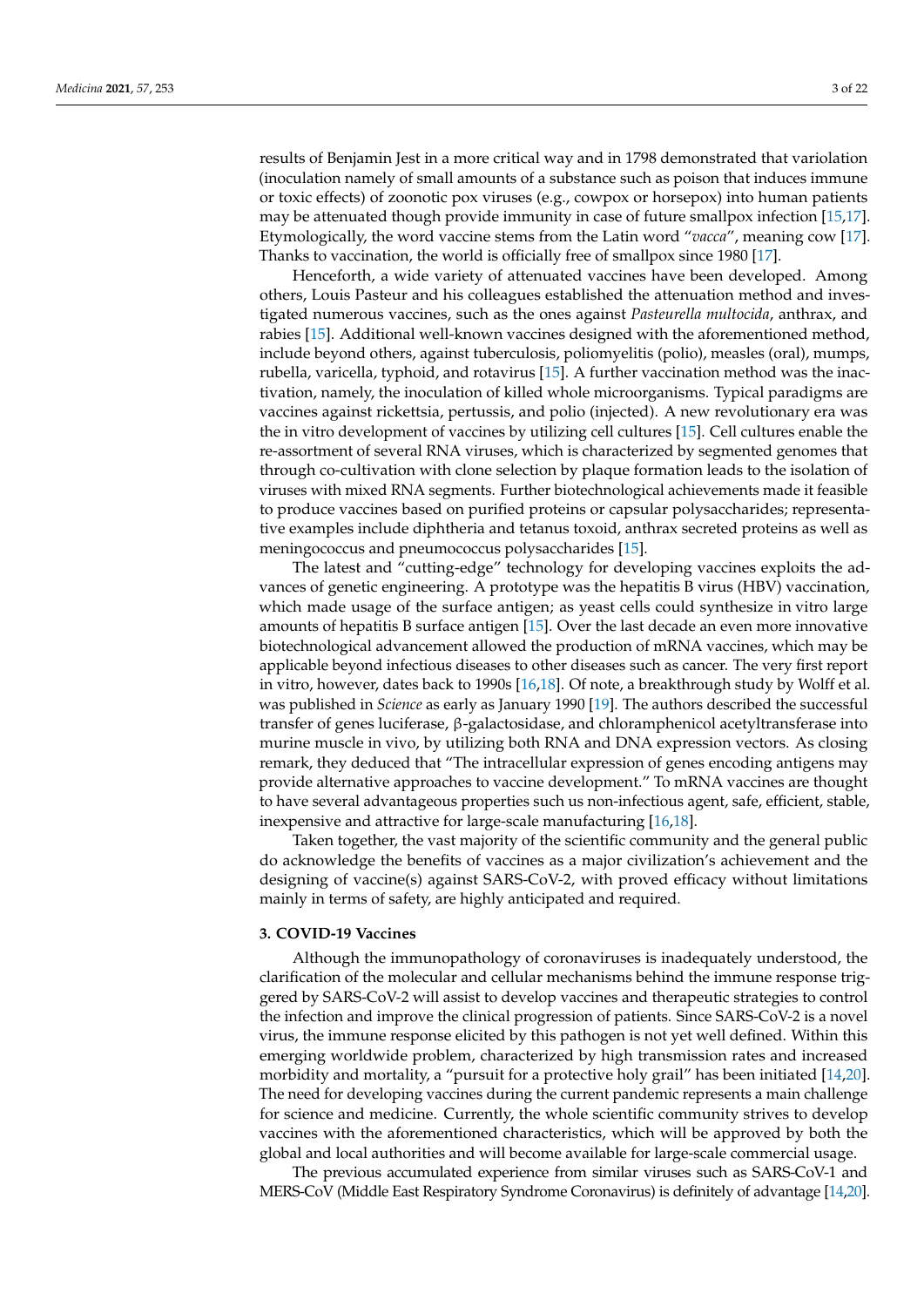Despite the generally long required waiting time typically more than 15 years to obtain the development of in a new vaccine, the abovementioned circumstances have particularly accelerated this issue. Thus, SARS-CoV-2 commercially accessible vaccines became available as soon as 15–18 months after the pandemic began [\[8\]](#page-16-0). In parallel with this effort, more than 140 candidate vaccines were in the pipeline by the middle of December 2020, whereas 15 of them have already reached a clinical phase III [\[8\]](#page-16-0); The latest WHO report, states that 152 vaccines prototypes are being tested in preclinical models, and 42 are tested in humans with ten of them in phase III [\[21\]](#page-16-13).

Epigrammatically, the process of developing a vaccine consists of two key steps: (1) identifying an antigen and (2) developing a delivery approach for said antigen to achieve robust humoral and cellular immunity. These vaccine candidates can be categorized into four vaccine platforms: viral vector-, RNA-, DNA-, and protein-based vaccines [\[22\]](#page-16-14). Vaccines take typically at least 10–15 years to be developed owing to the phasing of vaccine development, from pre-clinical to clinical phases 1, 2, and 3, the latter being the conclusive efficacy trial. These phases are typically conducted sequentially, as they become increasingly costly. Therefore, before engaging resources to the following phase, it is essential to ensure that the data of the previous phase are convincingly sufficient to warrant further development. Anti-COVID-19 vaccine development has proceeded at an unprecedented pace, as many phases are conducted simultaneously because of massive financial resources poured into vaccine development. Within months rather than years, more than 30 vaccines have entered the clinical development pipeline, including a dozen in phase 2/3 trials. Concurrently, large-scale manufacturing was launched before data on safety and efficacy were collected to make safe and effective vaccines readily available.

In particular, the anti-COVID-19 vaccines being tested can be roughly classified into the following categories; (non) replicating viral vectors, virus-like particles, DNA platform, live-attenuated vaccines, inactivated vaccines, recombinant protein-based vaccines, plant based vaccines, and RNA platform [\[20\]](#page-16-12). Currently, at least five independent vaccines have been authorized for emergency use by different countries and authorities [\[23–](#page-16-15)[27\]](#page-16-16); BNT162b2 based on an mRNA platform and developed by Pfizer-BioNTech, was the very first authorized SARS-CoV-2 vaccine for emergency usage in the US [\[23\]](#page-16-15); it has demonstrated, at least short-term, acceptable safety and efficiency [\[18,](#page-16-10)[28\]](#page-16-17). Shortly after, a second approval has been received for mRNA-1273 vaccine by Moderna [\[26\]](#page-16-18) by exhibiting similar characteristics in terms of safety and efficiency [\[29](#page-16-19)[,30\]](#page-16-20). Gamaleya's Sputnik V vaccine is viral-vectored and became wide known as the first registered anti-COVID-19 vaccine in the world (19 August 2020) [\[8](#page-16-0)[,20](#page-16-12)[,31](#page-16-21)[,32\]](#page-16-22) while it also recently obtained an authorization by the Russian Federation [\[27\]](#page-16-16) after achieving an efficacy of more than 90% without any serious safety issues, as non-peer reviewed results claimed [\[8\]](#page-16-0). The fourth authorized for emergency use anti-COVID-19 vaccine with comparable technology to the Russian variant, is co-invented by Astrazeneca and Vaccitech of Oxford University [\[24\]](#page-16-23). An interim analysis of the four ongoing clinical trials [\[33\]](#page-16-24) reported an encouraging shortterm efficiency and an acceptable safety profile. A further vaccine and the first of its kind containing inactivated SARS-CoV-2 comes from the Republic of China and Sinopharm [\[25\]](#page-16-25). Regarding the latter yet unnamed vaccine, although no final results have been published, a clinical phase 1 as well an interim analysis yielded also comparable results [\[34,](#page-16-26)[35\]](#page-17-0). A synopsis with the main characteristics of the previously described authorized for emergency use vaccines is illustrated in Table [1.](#page-4-0)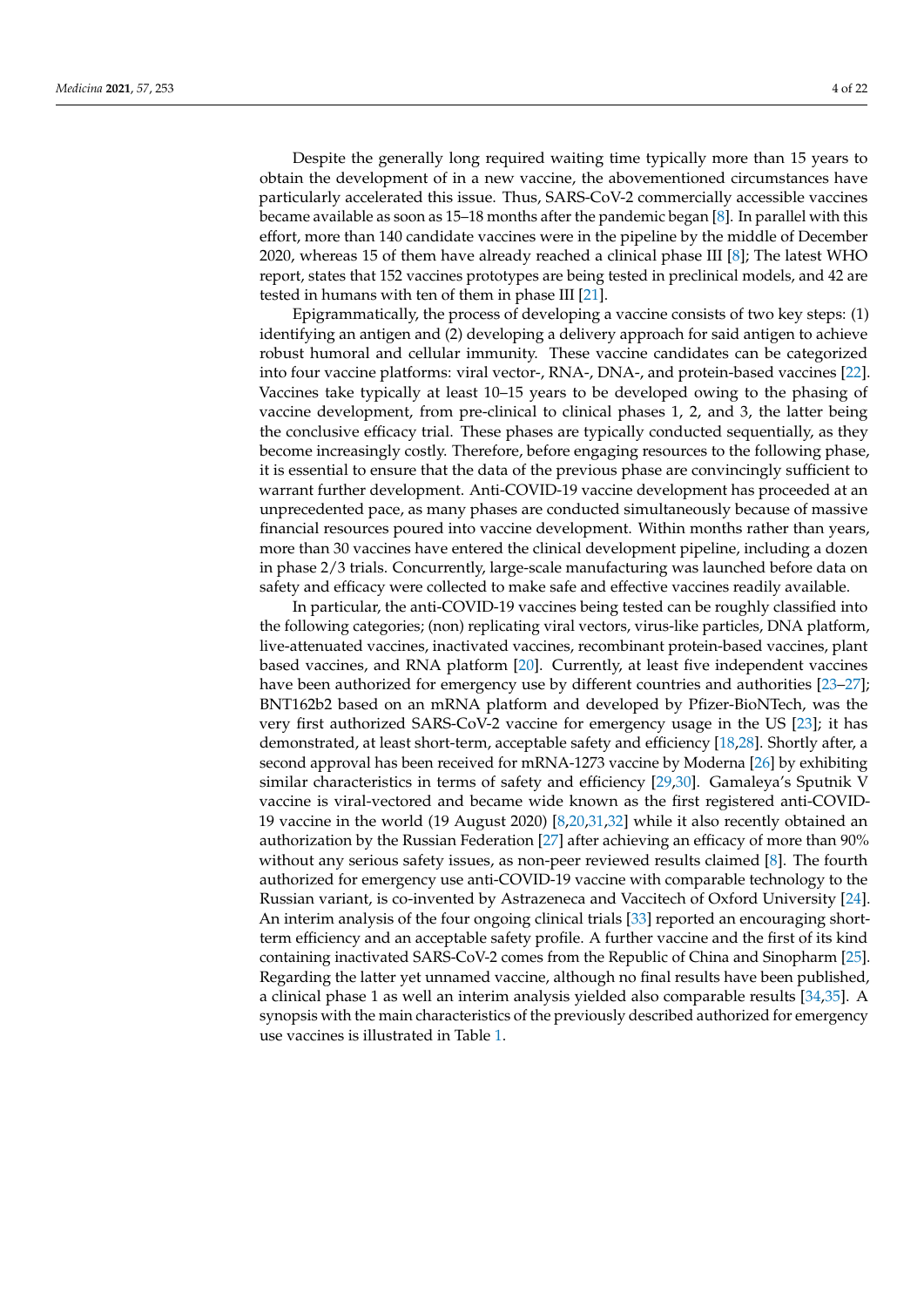<span id="page-4-0"></span>

| Company                | Vaccine<br>Name       | Technology                                | <b>Efficacy</b>    | Origin      | Participants                                  | <b>Stage</b>                                                                                                     |
|------------------------|-----------------------|-------------------------------------------|--------------------|-------------|-----------------------------------------------|------------------------------------------------------------------------------------------------------------------|
| Pfizer-<br>BioNTech    | <b>BNT162b2</b>       | mRNA                                      | 95%                | USA/Germany | 21,000 per arm                                | Phase 3<br>NCT04368728                                                                                           |
| Moderna                | mRNA-1273             | mRNA                                      | 94.1%              | <b>USA</b>  | 14,000 per arm                                | Phase 3<br>NCT04470427                                                                                           |
| AstraZeneca-<br>Oxford | AZD1222<br>(ChAdOx1)  | AdenovirusNon<br>replicating<br>vector    | 70.4%<br>(interim) | UK          | 20,000 vaccinated,<br>10,000 placebo          | Phase 3<br>NCT04516746<br>(Ongoing)                                                                              |
| Gamaleya               | Sputnik V             | AdenovirusNon<br>replicating<br>vector    | 91.4%<br>(interim) | Russia      | 14,000 vaccinated,<br>4500 placebo            | Phase 3, peer-review<br>pending                                                                                  |
| Sinopharm              | SARS-CoV-2<br>Vaccine | Inactivated<br>whole virus<br>(vero cell) | 79%<br>(interim)   | China       | More than 22,000<br>participants<br>estimated | 3 independent Phase<br>3 studies<br>NCT04612972<br>ChiCTR2000034780,<br>ChiCTR2000039000,<br>peer-review pending |

**Table 1.** Fundamental characteristics of the authorized SARS-CoV-2 vaccines.

## **4. Raised Concerns of Current SARS-CoV-2 Vaccines**

Following the two coronavirus vaccines which have been authorized for emergency use by US regulatory agencies, since there is an expectation for the development of many other vaccines in the immediate future, the scientific community as well as the general public are raising questions and concerns about the plethora of vaccines and their safety [\[36\]](#page-17-1); more than 190 vaccines are currently in development to inhibit infection by the novel SARS-CoV-2 [\[37\]](#page-17-2). What can be confusing, is that some trials have been withdrawn or put-on hold owing to safety reasons, while others have been declared to be effective and safe by Russian and Chinese authorities, despite not having passed rigorous efficacy trials [\[38](#page-17-3)[,39\]](#page-17-4). Likewise, investigators and policymakers must consider how to deal with challenges that are unrelated to the vaccine candidates themselves. These comprise of vaccine hesitancy, weariness with current public health restrictions, and the staggering logistics of vaccinating the world's population.

The high pace of work on vaccine development globally, and the premature application of an inadequately tested vaccine, could trigger the current vaccination fears. Therefore, each anti-SARS-CoV-2 vaccination program is positioned at risk, as already mentioned by some investigators [\[40\]](#page-17-5). Vaccination hesitancy, particularly in the context of an anti-COVID-19 vaccine, is a true global experience, and anti-vaccination actions are progressively increased [\[41](#page-17-6)[,42\]](#page-17-7). Serious concerns may be raised concerning public participation in vaccination programs when the anti-COVID-19 vaccine is finally available globally, especially when considered the rising numbers of adults questioning the validity of preventive vaccination programs [\[43\]](#page-17-8). Important to note that, each individual's autonomy is a fundamental value, and it does not justify, for instance, obligatory vaccination. Autonomy requires that individuals live according to rationally conceived plans of their healthiness and that the conditions for conceiving and pursuing these plans must be preserved. Individuals cannot voluntarily and irreversibly surrender their individual conditions necessary for autonomy. Regarding a conventional example, our global society prohibits voluntary slavery and dueling because enslaving or killing competent individuals who consent is incompatible with the conditions necessary for people to pursue their idea of a respected and healthy life [\[44](#page-17-9)[,45\]](#page-17-10). John Stuart Mill argued that not all voluntary acts are justified by autonomy: "By selling himself for a slave, he abdicates his liberty; he forgoes any further use of it beyond that single act. It is not freedom to be allowed to alienate his freedom" [\[46\]](#page-17-11). Likewise, the adult's freedom allows him to deny vaccination and obligatory vaccination by authorities obviously involves legal–judicial consequences.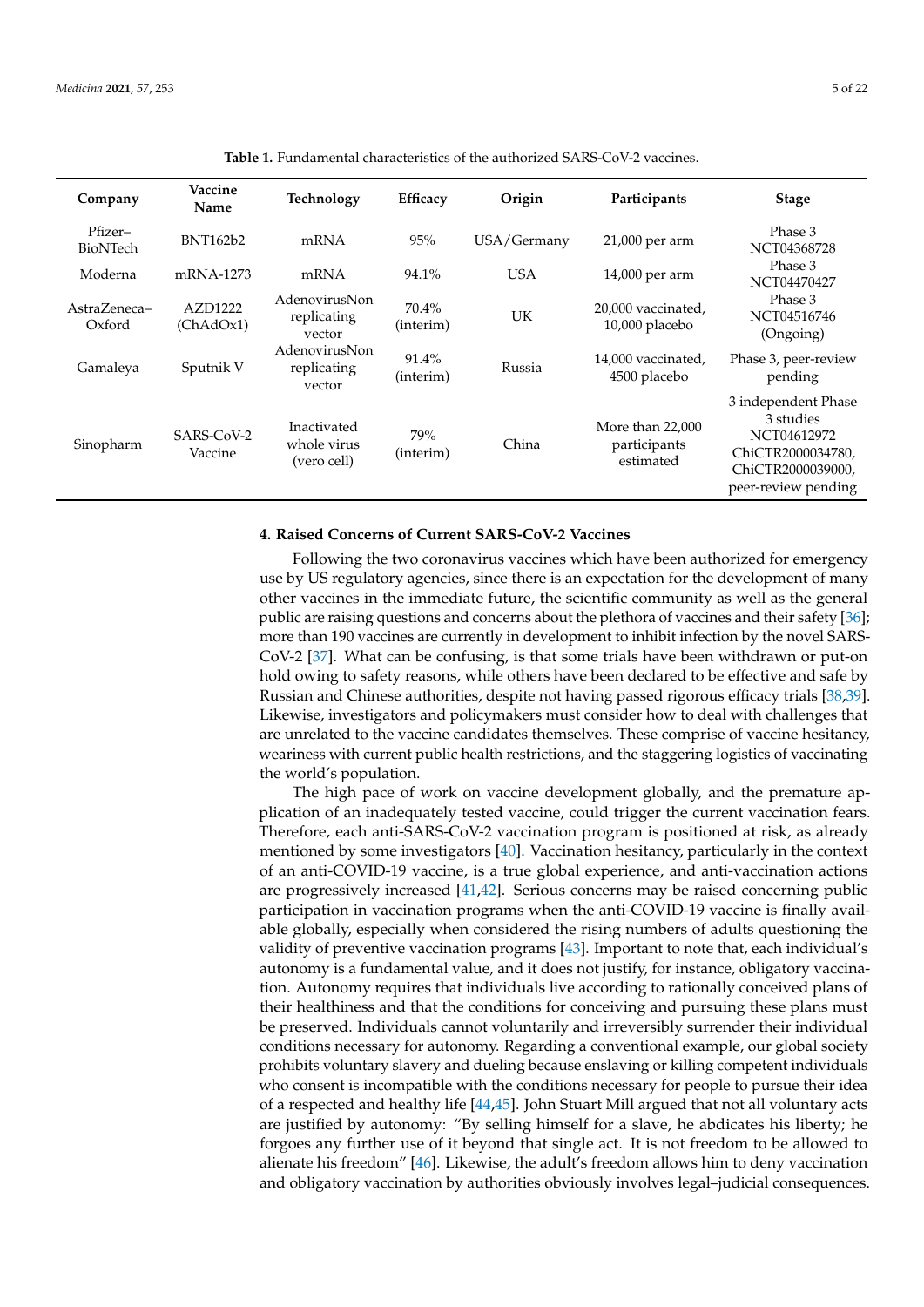In this issue several concerns emerging from the principle "*ofelein i mi vlaptein*" and the reported results of the abovementioned vaccines will be addressed. Further long-term safety and efficacy studies for additional authorized vaccines in the future will probably shed light to a plethora of, yet, unanswered issues.

## *4.1. Coronavirus Family Vaccines and Autoimmunity*

The occurrence of auto-inflammatory/autoimmune disorders in patients with COVID-19, such as autoimmune cytopenia, anti-phospholipid syndrome, Guillain-Barré syndrome or Kawasaki disease, requires attention for the development of new strategies for the management of life-threatening pathologies especially in critically ill patients [\[47\]](#page-17-12); an emerging body of evidence supports the connection between COVID-19 and autoimmunity [\[48](#page-17-13)[–50\]](#page-17-14). Likewise, vaccine-induced autoimmunity from autoimmune cross-reactivity is associated with several pathologies including Guillain-Barré syndrome, multiple sclerosis, demyelinating neuropathies, systemic lupus erythematosus, narcolepsy, or postural orthostatic tachycardia syndrome in susceptible subgroups [\[51\]](#page-17-15). Therefore, one of the side effects of introducing a mass vaccination program could be an emergence of autoimmune diseases especially in individuals who are genetically prone for autoimmunity [\[52–](#page-17-16)[54\]](#page-17-17). The composition of SARS-CoV-2 proteins and validation of similarities with human proteins are critical to predict an autoimmune response associated with immunity against host proteins and its clinical manifestations as well as potential adverse effects of vaccination [\[55\]](#page-17-18). In view of the evidence about the cross-reactivity of the SARS-CoV-2 proteins with human tissues and the probability of inducing autoimmunity reactions, exacerbating already morbid disorders, or leading to unpredicted pathologic events, it would only be prudent to do more extensive investigation concerning the autoimmune-inducing capability of the SARS-CoV-2 antigens [\[56\]](#page-17-19). The promotion and application of such an aggressive universal "immune passport" platform in the lack of thorough and accurate safety studies could lead to an enormous cost on the global community in the shape of another epidemic, this period a rising tide of increased autoimmune disorders and the years of suffering that come with them [\[56\]](#page-17-19).

Finding a vaccine for a disease can normally take years [\[56\]](#page-17-19); as it was previously stressed, vaccine development requires typically 10–15 years or more [\[8\]](#page-16-0) to be commercially available and they carry an estimated failure risk as high as 94% [\[57\]](#page-17-20). It is worth to be emphasized that both Middle East Respiratory Syndrome (MERS) and SARS-related research towards a successful vaccine did not yield any reliable vaccine after a decade of efforts [\[58\]](#page-17-21).

These previous efforts for development of vaccines although included other coronaviruses distinct from SARS-CoV-2 and mRNA vaccines were not used, they worth to be briefly mentioned, since the accumulated experience may be useful for avoidance of vaccination risks against viruses with similar biological behavior. Regarding the vaccine against SARS-CoV, in an experimental study by Bolles et al. [\[59\]](#page-17-22), young and one-year old mice were immunized with double inactivated SARS-CoV (DIV) vaccine. The authors revealed that the mentioned DIV provided only incomplete protection in this animal model and led to eosinophilic proinflammatory response in the lungs upon challenge.

Similar results were reported a year later by Tseng et al. [\[60\]](#page-17-23), where vaccinated mice with SARS candidate vaccines it was shown that mice developed pulmonary eosinophilia with Th2 lymphocyte polarization [\[60\]](#page-17-23). Interestingly, autoimmunity has been shown to be characterized also by Th2-mediated eosinophilic clinical conditions [\[61\]](#page-17-24). Agrawal et al. reported a comparable vaccination risk in mice vaccinated with inactivated MERS coronavirus after an exposure challenge with live virus; murine lung parenchyma was infiltrated by eosinophils polynuclear cells with and upregulation of IL-5 an IL-13 [\[62\]](#page-18-0); eosinophilia has been associated with several autoimmune, rheumatologic and connective tissue disorders such as Churg-Strauss vasculitis, Wegener syndrome dermatomyositis, severe rheumatoid arthritis, sarcoidosis, progressive systemic sclerosis, systemic lupus erythematosus, IgG-4 related disease, and/or inflammatory bowel disease [\[63\]](#page-18-1). Another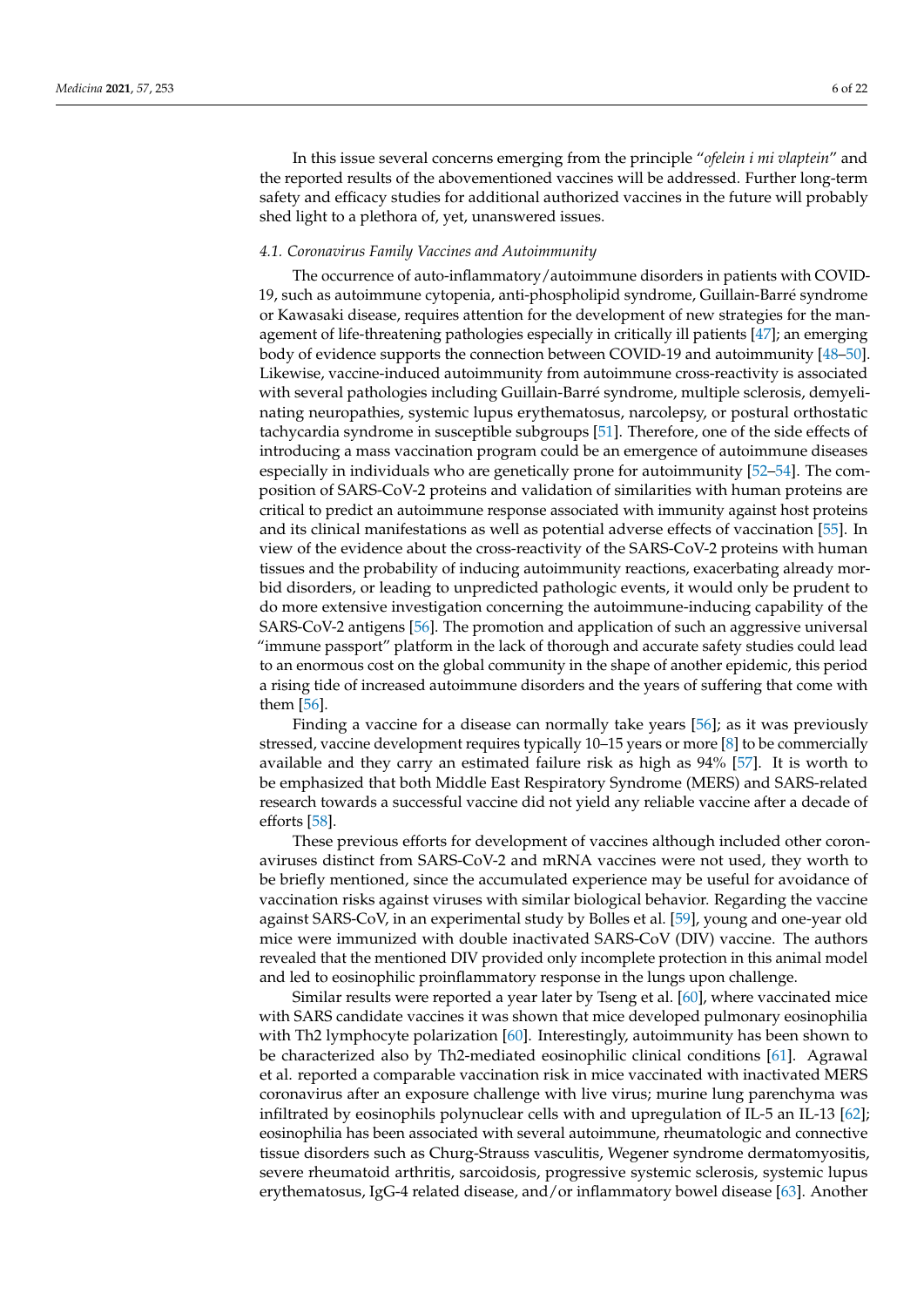interesting relevant coronavirus is the coronavirus of cats, etiological agent for the feline infectious peritonitis (FIP). The vaccinations against FIP are reported to cause an enhancement of disease and it was suggested that feline patients being over-vaccinated and having parallel a predisposition to autoimmune disease may enhance the likelihood to develop an autoimmune disease [\[64\]](#page-18-2). As for human coronavirus strain 229E an autoimmune crossreaction between myelin basic protein and T cells in multiple sclerosis has been previously reported [\[65\]](#page-18-3).

It has been suggested that the phenomenon of molecular mimicry, namely, the sharing of homologous epitopes between virus and host, may lead to a cross reaction with autoantibodies production which could damage patients' tissues. The cytokine profile seen in COVID-19 patients and the damage observed in the lungs resemble quite interstitial autoimmune diseases, compatible lesions of which have also been reported in necropsies of Chinese COVID-19 patients [\[48–](#page-17-13)[50\]](#page-17-14). Furthermore, it has been reported that there is a heptapeptide sharing between viral spike glycoprotein and human proteome [\[49\]](#page-17-25). In the same context, further homology has been reported between soluble angiotensin converting enzyme (ACE) receptor 2 and SARS-CoV-2, which may also lead to cross-reaction and production of auto-autoantibodies; a similar pattern of lung injury related to COVID-19, one has already described for the scleroderma associated production of autoantibodies ACE-2 [\[66\]](#page-18-4).

Closing this section, it is important to note, that the Centers for Disease Control and Prevention (CDC) underlines the missing safety data for this patient population [\[67\]](#page-18-5): "People with autoimmune conditions may receive an mRNA COVID-19 vaccine. However, they should be aware that no data are currently available on the safety of mRNA COVID-19 vaccines for them."

#### *4.2. (COVID-19) Vaccines and the Road towards Final Approval; Preclinical Animal Models*

There is a vigorous necessity for authentic COVID-19 animal models to enable the preclinical assessment of candidate vaccines and therapeutics [\[63\]](#page-18-1). Preclinical animal model-based studies constitute prerequisites during vaccines' development to define the route of administration, immunological mechanisms, and the duration of obtained protection, in order to yield an optimal equilibrium between immunity and adverse events [\[68\]](#page-18-6); animal models offer help to elucidate the pathogenesis and mechanisms of SARS-CoV-2 disease biology as well as to clarify features of pharmacology, toxicology, and immunology of the therapeutics and vaccine strategies [\[69\]](#page-18-7). The first step of this process is to define the most appropriate animal model for the specific studied disease; infection route, receptors, mechanisms, and vulnerability should be similar to humans. Upon contaminated, the host should ideally develop respective clinical symptoms, signs and disease course, to provide adequate material to study the immune response [\[68\]](#page-18-6). In this regard, a safe timeline to ensure reliable results necessitates 9–10 years of preclinical studies, before proceeding to human administration [\[68\]](#page-18-6).

The current SARS-CoV-2 emergency warranted a rapid recognition of animal models, parallelizing human COVID-19, to assist therapeutic management and vaccination against the increasing spread and mortality [\[70\]](#page-18-8). Among studied models, rodents, ferrets and nonhuman primates, especially Rhesus macaques, indicated promising results in simulating post-vaccination immune response and potential adverse results [\[71\]](#page-18-9). Nevertheless, Ehaideb et al. [\[72\]](#page-18-10), by reviewing the adequacy of provided benefits, concluded that all models lagged behind an ideal in vivo pre-clinical substrate for SARS-CoV-2 vaccine development, as none of them replicated the severe or critical manifestations associated with death in humans with COVID-19. Furthermore, the common and severe complications, including acute respiratory distress syndrome and coagulopathy, were not recorded in those models, thereby signifying a further clinical limitation [\[73\]](#page-18-11). Concerning the Rhesus macaques being recruited for approved vaccines' pre-clinical studies, vaccination stimulated neutralizing antibodies production, thus implying an overt indication of anti-viral protection [\[74\]](#page-18-12). In this experimental model, protective effectiveness is correlated with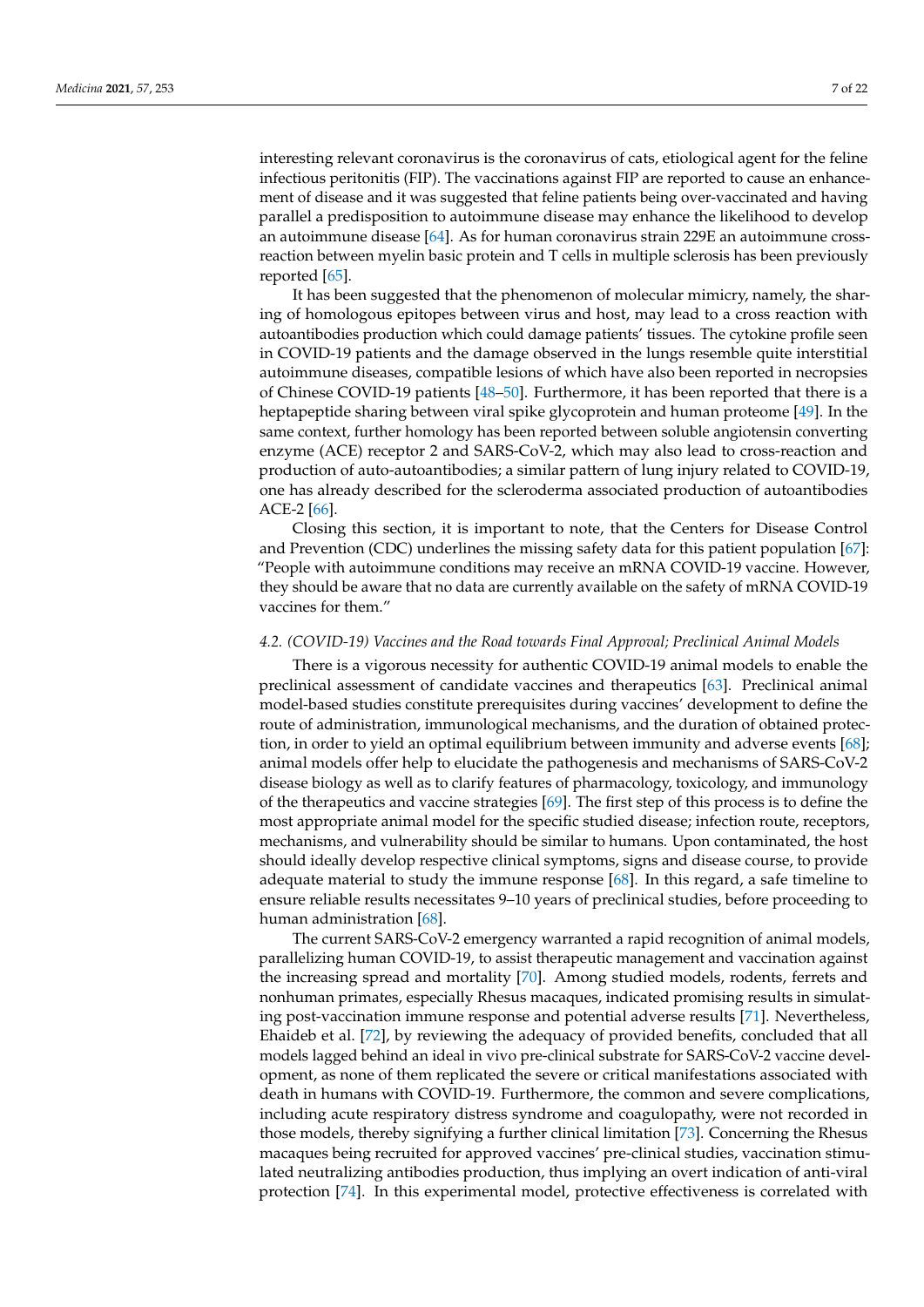the titers of neutralizing antibodies against the spike protein though analyses of T-cell immunity are required [\[69\]](#page-18-7). SARS-CoV-2-infected macaques develop some lung pathology, but they do not show clinical manifestations of COVID-19 or death. The duration of clinically sufficient immunization or the potential adjuvant effect on a post-vaccination infection could not be assessed, due to the immediate innate viral clearance, the self-limiting pneumonitis without resulting in death and the aforementioned mild clinical course [\[72\]](#page-18-10). Moreover, relative experience with other viruses indicates that antibodies could augment inflammatory responses. This is termed antibody-dependent enhancement (ADE) of the disease, owing to the presence of poorly neutralizing cross-reactive antibodies that bind to the virus and enhance viral entry into cells [\[69\]](#page-18-7). This is a concern for SARS-CoV-2 vaccine development because host antiviral responses could become harmful post-vaccination [\[75\]](#page-18-13). Therefore, more comprehensive relative studies are warranted to estimate whether host responses to SARS-CoV-2 are protective or harmful. Considering the viral contamination, the previously mentioned ACE-2 and transmembrane serine protease 2 receptors, which possess high affinity to the viral particles and mediate their intra-cellular insertion, are differently distributed in human tissues compared to macaques [\[76\]](#page-18-14). Human type II pneumocytes, with high ACE-2 expression, consist primary targets of SARS-CoV-2, resulting in infection and respiratory damage. Nevertheless, non-human primates' respective cells are characterized by lower ACE-2 expression, probably implying an endogenous resistance to COVID-19 infection compared with humans [\[77\]](#page-18-15). In this regard, a detailed assessment of animal models of COVID-19 and adherence to established time-line could ensure the avoidance of potential discrepancies and declination of a premature human administration.

Beyond model selection, the length of pre-clinical studies is the mainstay to evaluate medium- and long-term results of vaccination [\[68\]](#page-18-6). Although the current pandemic does not permit any delay, prolonged in vivo assessment would provide more evidence concerning the duration of anti-viral protection. Especially for RNA viruses, including SARS-CoV-2, repairing mechanisms do not recognize and restore mutations, thus resulting to their accumulation in viral genome. The altered RNA is transcripted to different protein structures-antigens, a process called "antigenic-drift". The novel antigens predispose to viral escape from immune surveillance, with influenza being the main representative; this is the reason of annual vaccination against this virus and emerging data imply a similar necessity for SARS-CoV-2, even for shorter intervals [\[68\]](#page-18-6).

Apart from the therapeutic benefit, animal-based pre-clinical studies could elucidate potential safety concerns raised by previous CoV epidemics. More specifically, studies of SARS-CoV and MERS-CoV infections revealed an immune-enhanced disease manifested in two ways; an antibody mediated pulmonary disease or a defective protection of anti-CoV antibodies, which could facilitate a potential SARS-CoV-2 infection into target cells [\[78\]](#page-18-16). Based on previous studies, the mentioned ADE was considered to be mediated in case of Th2 stimulation after vaccination, and thus the evaluation of this eventuality in vivo was a prerequisite for SARS-CoV-2 vaccine administration in human studies [\[79\]](#page-18-17). The predominance of a Th1 response in SARS-CoV-2 vaccination was considered as a safe treaty to exclude a potential ADE in this emergent environment [\[78\]](#page-18-16). Nevertheless, except for the qualitative characteristics, the quantitative immune over-response could result in diseases' development, thus resulting in immune Th-2 biased dysregulation [\[80–](#page-18-18)[82\]](#page-18-19). Furthermore, the mentioned instability of viral RNA and the subsequent mutations could trigger an unpredictable ADE or insufficient anti-viral protection, predisposing to intense immune response upon post-vaccination infection with SARS-CoV-2, thus warranting a cautious approach in vaccine development. Nevertheless, a possible advantageous ADE should also be acknowledged, since evidence of cross protection between Japanese encephalitis and yellow fever has been previously reported [\[83\]](#page-18-20).

To date, the most widely available SARS-CoV-2 vaccines are based on the mRNA technology, expressing the surface spike antigen [\[84](#page-18-21)[,85\]](#page-18-22). Although previous studies reported encouraging results, some concerns regarding long-term safety have been interpreted over time [\[16\]](#page-16-8). Except for local and/or systematic immune response, which have been partially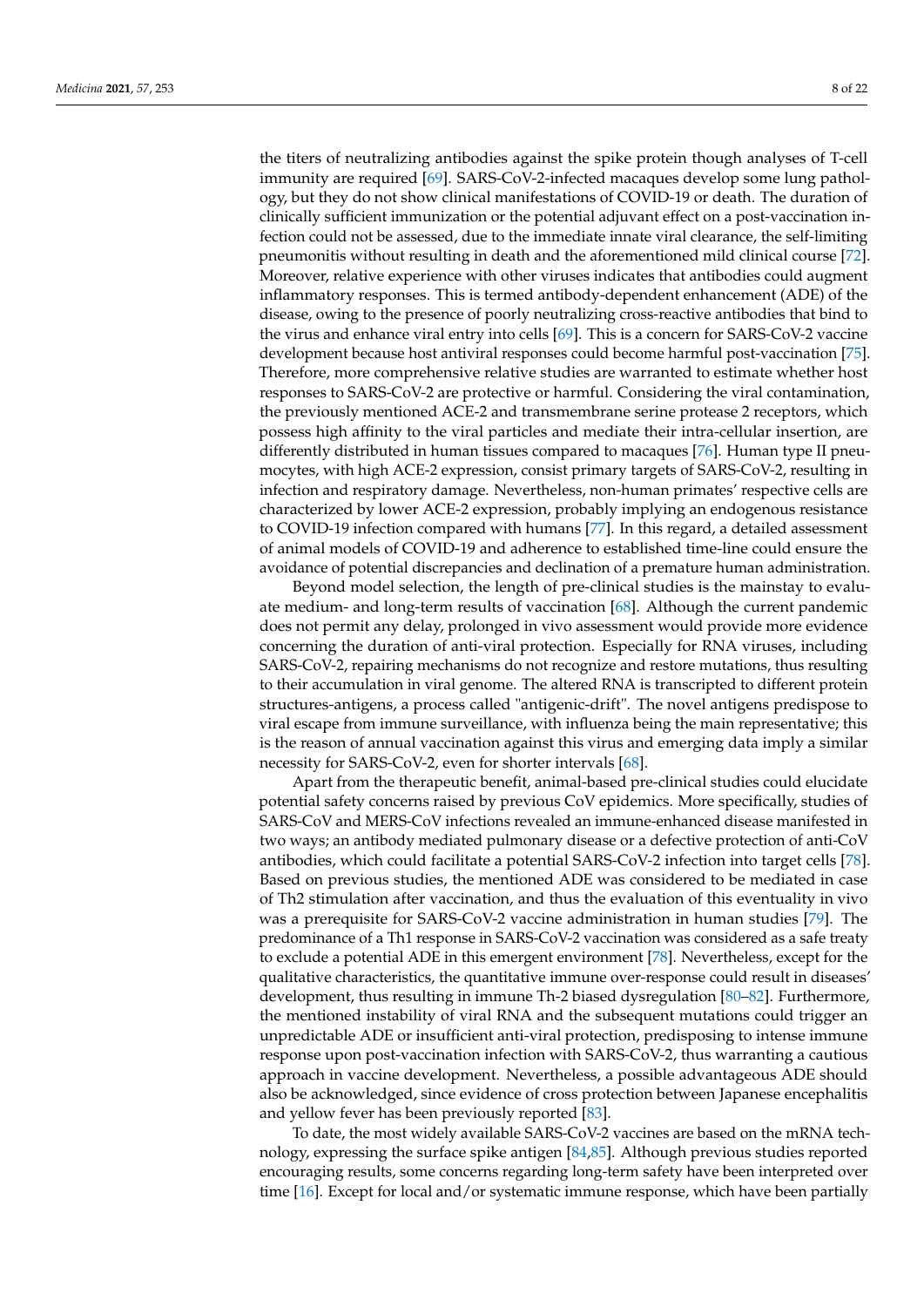answered by the existing studies [\[82\]](#page-18-19), the perpetual expression of mRNA-vaccine antigen, the toxicity of foreign nucleotides in host genome, and the induction of self-targeting antibodies required in vivo long-term evaluation before disposal in global community, to identify, at least, subpopulations at risk of autoimmune diseases and provide other alternatives. Moreover, the presence of RNA in extracellular space seems to predispose to endothelial damage, intercellular conjunctions relaxation and edema, increased viscosity, hyper-coagulation and thromboembolic incidence [\[16\]](#page-16-8).

Currently there is no evidence that any of the in vitro or animal models of coronavirus infection consistently predict the experience in humans. Although animal models of SARS-CoV-2 infection may clarify immune protection mechanisms, future relative remarks of augmented disease in people receiving candidate vaccines for COVID-19 are mandatory to recognize the risk of disease immune enhancement [\[82\]](#page-18-19).

To conclude, bypassing the established process with animal model studies gave rise to some substantial queries concerning prolonged efficacy and safety of novel vaccinating techniques and formulations against SARS-CoV-2. The disposal of vaccines in global population necessitates institutionalized approach, based on well-designed studies to yield the optimal preventive results, lacking complications.

### *4.3. Coronavirus Family Vaccines and Adjuvant Toxicity*

The natural history of vaccine evolution led gradually to a reduction of immunogenicity through a swift from whole attenuated/killed microorganisms to some purified subunits or components of them. The development of vaccine adjuvants offered a promising solution by, among others reducing required doses and potentiating vaccine efficacy with adequate immune response [\[86\]](#page-18-23). Among the plethora of used adjuvants, for the SARS-CoV, MERS, and SARS-CoV-2 preclinical and clinical trials the most studies adjuvants include aluminum salts (alum), emulsions, and Toll-Like-Receptors (TLR) agonists [\[87\]](#page-18-24). Regarding the first category, the previously mentioned work by Bolle et al. [\[59\]](#page-17-22) revealed that aged mice vaccinated with DIV plus alum had high levels of pulmonary eosinophils upon subsequent challenge. The lung eosinophilia was estimated through histopathology and flow cytometry. In detail, they detected an increase of the eosinophil chemoattractant CCL11 (eotaxin) at 2 and 4 days after the infection  $(p < 0.01)$ . Tseng et al. [\[60\]](#page-17-23) reported compatible results; vaccinated mice with SARS candidate vaccines with or without alum adjuvant developed pulmonary eosinophilia with Th2 lymphocyte polarization [\[60\]](#page-17-23). However, further studies implicating SARS-CoV-2 vaccines and alum without available toxicity information or being reported as safe should equally be acknowledged [\[87\]](#page-18-24). As far as the mRNA COVID-19 vaccines are concerned, although they do not contain any of the classical adjuvants, they include, however, for first time in a vaccine lipid nanoparticles, which serve as delivery vehicle and considered as an adjuvant. The lipid nanoparticles are PEG-lated, namely, conjugated with polyethylene glycol, the last of which have been accused for, rather rare, albeit life threatening anaphylactic reactions, if not promptly recognized and appropriate treated [\[88\]](#page-18-25). Interestingly, in preclinical animal models of Crigler–Najjar syndrome some mRNA toxicity of hepatic parenchyma has been reported when delivered in lipid nanoparticles. Moreover, although rabies mRNA used in a clinical human trial was considered to be generally "safe" the reported self-limited systemic and local adverse effects may sketch the inflammatory potential and toxicity dynamics of mRNA vaccines, effects which have not been described to such an extent with DNA plasmids [\[89\]](#page-18-26). Noteworthy, mRNA is nowadays not considered anymore as immunologically inert. On the contrary, it is known that mRNA. along with DNA vectors. do activate the pleiotropic innate immune system, among others by activation of TLR3, TLR7, and TLR8 [\[89\]](#page-18-26).

# *4.4. Transmission and Long-Term Efficacy/Side-Effects of SARS-CoV-2 Vaccinated People*

There is no vaccine or medication that is totally free from adverse events or risk of complications. A list of adverse events of particular interest (known as adverse events of special interest (AESI)) through all body systems, including cardiovascular, neurological,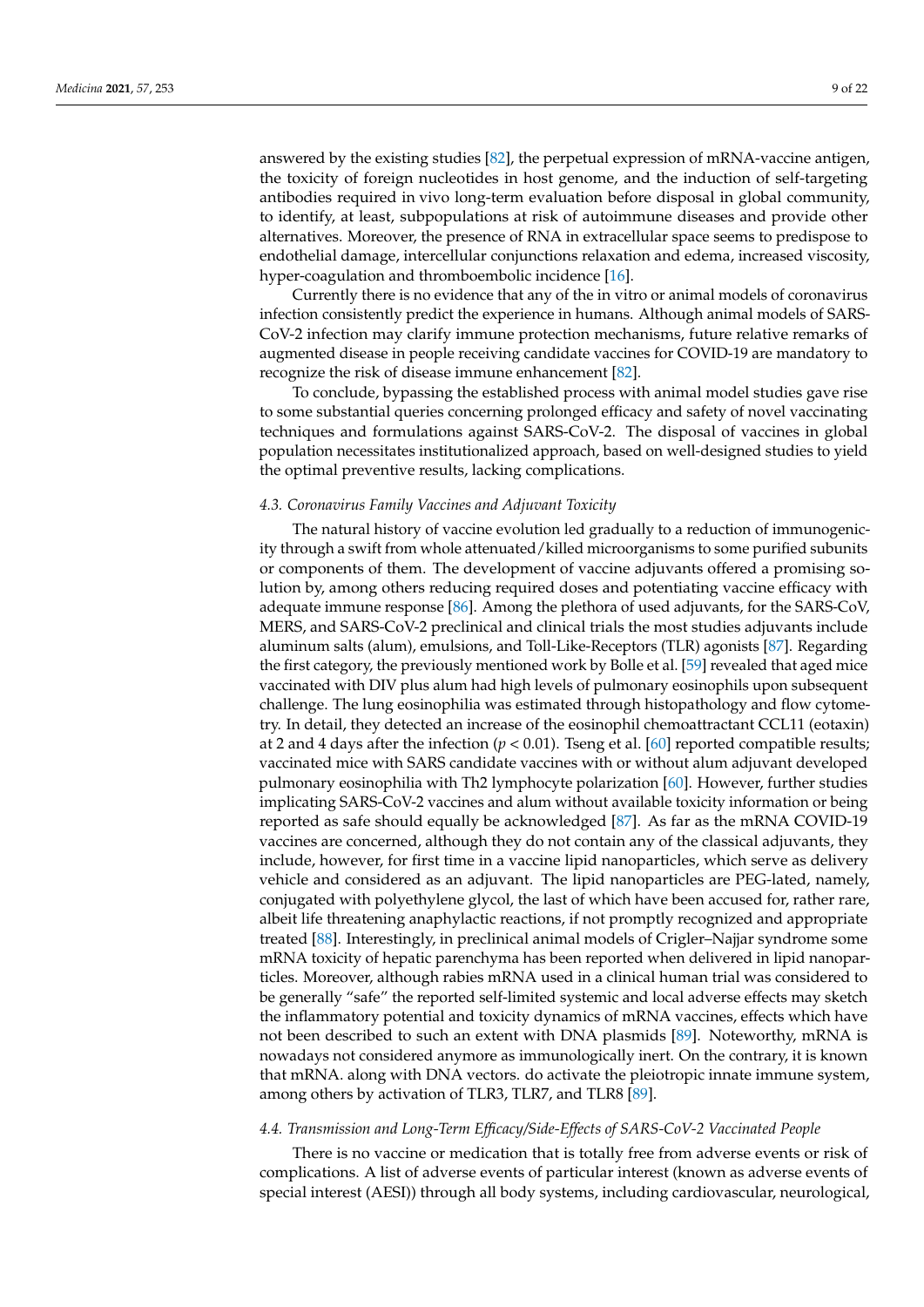immunological, musculoskeletal, and dermatological manifestations, have been agreed by the Brighton Collaboration in conjunction with Coalition for Epidemic Preparedness Innovations (CEPI), and the WHO with input from regulatory agencies and additional experts, as have the related case definitions and surveillance strategies [\[90](#page-18-27)[,91\]](#page-18-28). Among others, listed adverse conditions include anaphylaxis, vasculitis, myocarditis, generalized convulsions, and meningoencephalitis.

Well-known mild side effects include local edema, redness, and pain at the site of injection as well as fatigue and transient [\[92\]](#page-18-29). However, there are also other potential adverse events such as allergic reactions [\[93\]](#page-19-0), including the mentioned anaphylaxis, an acute and potentially life-threatening allergic reaction, that has been reported following SARS-CoV-2 vaccination, i.e., receipt of the first dose of Pfizer–BioNTech anti-COVID-19 vaccine during December 2020 [\[11\]](#page-16-3). The CDC has issued updated interim considerations for organizing the potential management of anaphylaxis [\[93\]](#page-19-0). Moreover, screening for contraindications and precautions prior to administering COVID-19 vaccines is required, while vaccine locations should have the required supplies available to treat anaphylaxis, should implement post-vaccination observation periods, and should immediately treat people presenting anaphylaxis signs and symptoms by intramuscular injection of epinephrine [\[93\]](#page-19-0); anaphylaxis can lead to death if not treated promptly [\[94\]](#page-19-1). Of note, CDC and the Food and Drug Administration (FDA) have received notifications of supposed anaphylaxis cases via several channels, including direct outreach by health care providers and public health officials and reports to VAERS (Vaccine Adverse Event Reporting System), the national passive surveillance (spontaneous reporting) system for adverse incidents after immunization, that is jointly operated by CDC and FDA [\[95\]](#page-19-2).

Likewise, there are additional vaccination-related severe adverse events, and their long-term safety is of great significance and should be carefully examined before such a medication is released to the market. Vaccine-mediated disease enhancement is another example of major side effect: In this condition, the humoral immune response driven by a SARS-CoV-2 vaccine could facilitate the virus acquisition or even make the disease evolve more severely [\[82\]](#page-18-19). The aforementioned ADE or the enhanced respiratory disease (ERD) are typical examples of such an overexpression of the immune response to the viral [\[96\]](#page-19-3). A more thorough search of the relevant literature reveals several paradigms of how vaccination entails a risk of an immune system overactivation. The formalininactivated vaccine applied against Respiratory Syncytial Virus (RSV, FIRSV vaccine) over 50 years ago in the context of clinical trials significantly raised hospitalization rates for RSV in children vaccinated with FIRSV from 6 to 11 months of age. Moreover, two deaths were documented in the same age group. This vaccine-associated enhanced disease led to discontinuation of these clinical trials and, there is always a possible risk of such adverse event in the case of SARS-CoV-2 vaccines, since the very recent clinical trials were too short in duration and may have failed to detect disease enhancement as yet [\[82\]](#page-18-19). Recently, disease enhancement post vaccination was also noted with multiple adverse events to recipients and was considered as the cause of more than 500 deaths in Philippines until August 2019, mainly in children of school age who were Dengue-seronegative [\[97\]](#page-19-4).

The induction of innate immune responses can possibly contribute, in a minority of patients, to an excessive elicitation of inflammation and subsequent tissue insult. This can be especially seen in elderly people in whom there is an underlying state of chronic lowgrade inflammation called inflammaging [\[98\]](#page-19-5). Inflammaging is thought to be partly linked to alterations in gut microbiota along ageing [\[99\]](#page-19-6). The above arises concerns regarding the safety of initiating the SARS-CoV-2 vaccination program from the elderly population without sufficient data from long-term clinical studies in this specific age group.

With regard to the current SARS-CoV-2 vaccines data, safety issues were raised on September 2020 after an observation of a case of transverse myelitis in an AstraZeneca– Oxford University Phase 3 clinical trial participant (AZD 1222). This adverse event led to temporary discontinuation of the trial [\[100\]](#page-19-7). Meanwhile, AstraZeneca vaccine confronts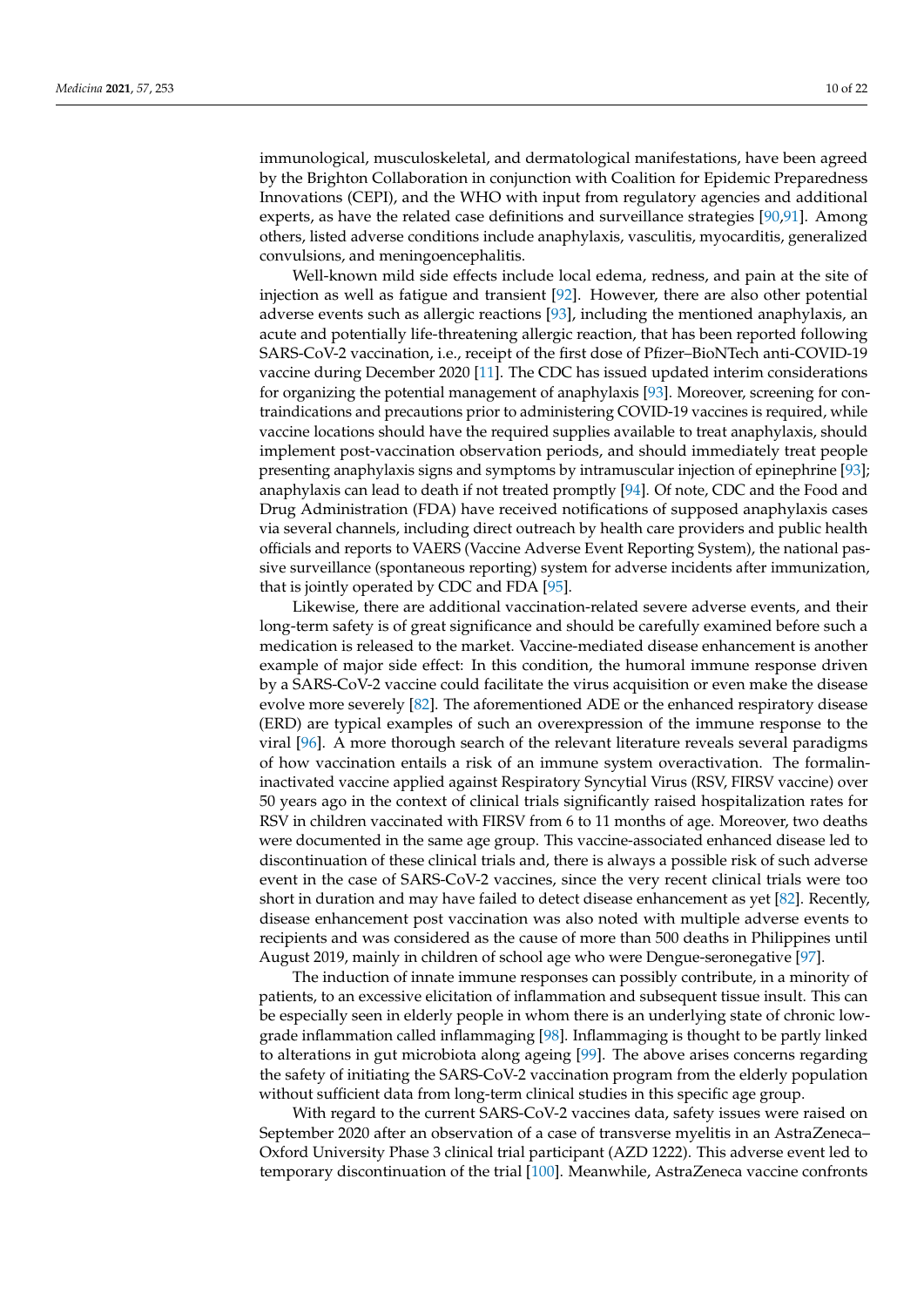resistance in Europe since French health workers suffer strong side-effects, more than their mRNA commercial counterparts [\[101\]](#page-19-8).

As for Moderna mRNA-1273 vaccine, the frequency of unsolicited adverse events, and serious adverse events reported during the 28 days after injection was generally similar among participants in the two groups [\[29\]](#page-16-19). However, it deserves to be mentioned, that the few cases observed with Bell's palsy might not be a coincidence, as the authors stressed that; "The anecdotal finding of a slight excess of Bell's palsy in this trial and in the BNT162b2 vaccine trial arouses concern that it may be more than a chance event, and the possibility bears close monitoring" [\[29\]](#page-16-19).

Another safety concern pertains to patients with rheumatological and other autoimmune diseases who appear to be high-risk patients, and by receiving immunosuppressive agents can affect the efficacy of vaccination. Of note, no phase 3 COVID-19 vaccine trial included such population. Specifically, anti-CD20 therapies, mainly Rituximab, evoke prompt and longstanding B-cell wane. It is noteworthy that this depletion lasts for several months and normal levels are observed 9–12 months post administration of anti-CD20 treatment [\[102\]](#page-19-9). Taken that these medications also cause impaired humoral immune activation post vaccination, it is recommended that physicians should advise patients to have vaccination after waiting for at least six months post Rituximab administration [\[103\]](#page-19-10). Similar data have also suggested an insufficient immune responsiveness in patients treated with Ocrelizumab [\[104\]](#page-19-11). Both Ocrelizumab and Rituximab trials data (NCT02545868, NCT00676715) have suggested that protective neutralizing antibody and vaccination responses are likely to be mitigated until the emergence of new specific B-cells [\[104\]](#page-19-11). As an example of the predicted poor response to vaccination of individuals treated with anti-CD20, patients with Neuromyelitis Optica Spectrum Disorder (NMOSD) have been found to have a reduced titer and seroconversion rate (37.5 versus 75.0% healthy controls) post vaccination against influenza (H1N1) virus 3–5 weeks after therapy with rituximab [\[105\]](#page-19-12).

In addition, the ethics of testing vaccines in pregnant women have been debated for several years [\[106\]](#page-19-13), and, as in the case of above mentioned rheumatological patients, pregnant women were excluded from the initial phase 3 clinical trials of COVID-19 vaccines [\[107\]](#page-19-14). Pregnant women with COVID-19 are more likely to require mechanical ventilation than nonpregnant women [\[108\]](#page-19-15), and women infected with SARS-CoV-2 during pregnancy are at a higher risk for preterm birth [\[108\]](#page-19-15), thereby potentially requiring vaccination, the following concerns put into question the safety of initiating the SARS-CoV-2 vaccination program in pregnancy: Crucial gaps in knowledge data from German and US trials of the Pfizer–BioNtech mRNA vaccine (BNT162b2) indicate a broad immune response to the vaccine with induction of neutralizing antibody responses, helper T cell type 1 (Th1) CD4+ cells and expansion of effector memory CD8+ T cells in both men and non-pregnant women [\[109\]](#page-19-16). Whether an equal immunophenotypic profile is detected in pregnant women is currently unknown. However, these data raise concerns since successful pregnancy outcomes are greatly depended on heightened helper T cell type 2 (Th2) and regulatory T cell activity, with decreased Th1 responses [\[110\]](#page-19-17). Disruption of the balance of CD4+ T cell responses during pregnancy is related with adverse perinatal outcomes, including fetal loss and preterm birth [\[111\]](#page-19-18). Moreover, there are concerns that neonates born to mothers with altered CD4+ T cell responses may have long-term sequelae [\[112\]](#page-19-19). Therefore, pregnant women and their obstetricians will need to use available established data to weigh the benefits and risks of COVID-19 vaccines. Some issues to be estimated when counseling pregnant persons include relative data from animal studies, potential risks to pregnancy of vaccine reactogenicity or the pregnant women's underlying high risk conditions [\[107\]](#page-19-14).

A further vulnerable population of patients are those with liver pathologies; patients with cirrhosis are at higher risk of developing severe COVID-19 and worse liver-related consequences as compared to those with non-cirrhotic liver disease. In particular, patients with fibrotic liver disease and those with orthotopic liver transplantation would be considered as principal targets for prophylaxis of COVID-19, as all other highly susceptible patients [\[113\]](#page-19-20). According to a recent Lancet Gastroenterology article, the number of in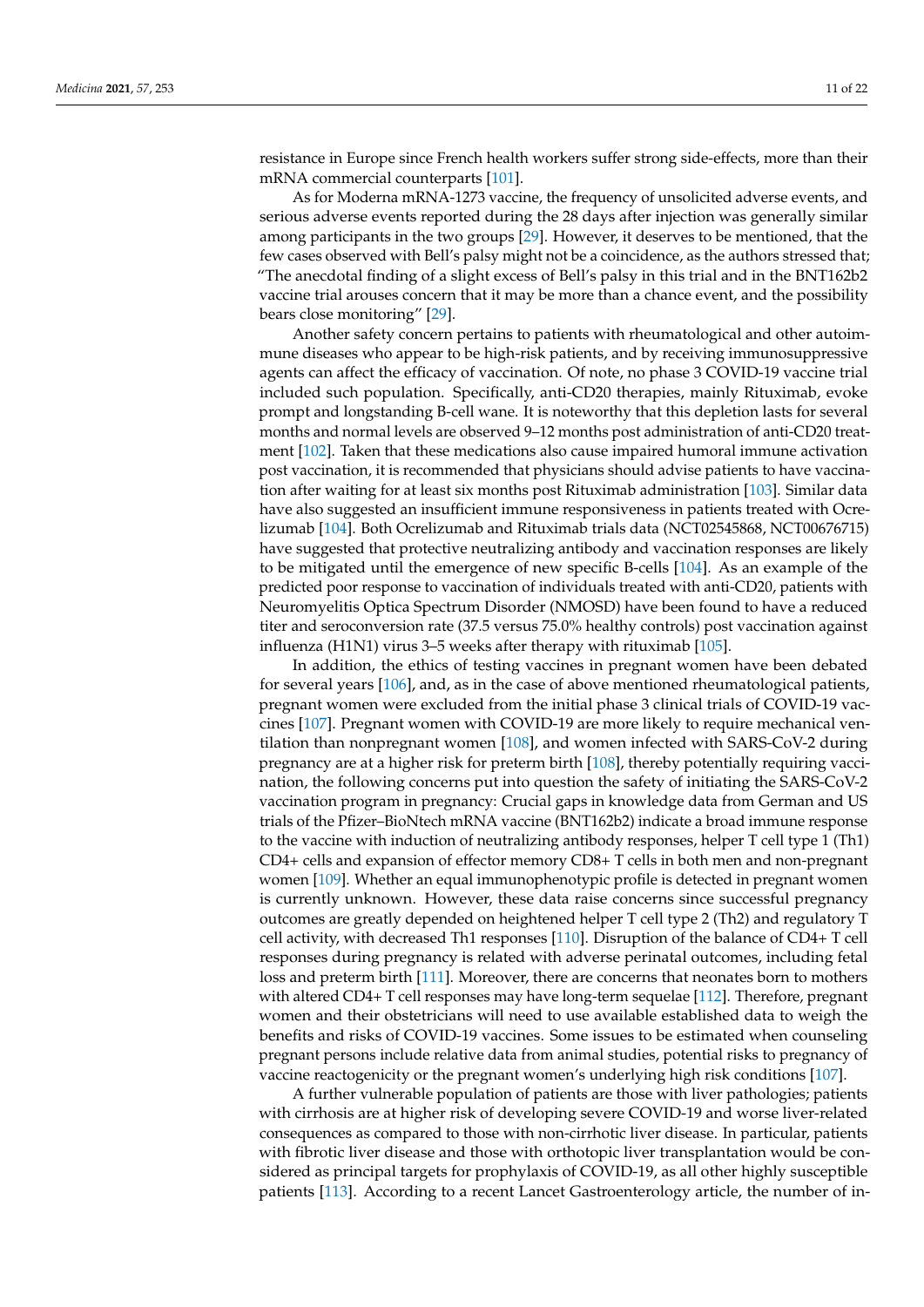cluded patients with liver pathologies was extremely scarce, although the three leading clinical trials of phase 3 (Pfizer/BioNTech, Moderna, and the AstraZeneca/University of Oxford) recruited almost 100,000 individuals. For instance, in the Pfizer clinical trial, 217 participants were included (namely, 0.6%), out of whom only three were characterized by a moderate to severe disease [\[114\]](#page-19-21).

Moreover, there is no available scientific evidence regarding the impact of mRNA COVID-19 vaccines on neurological patients with severe headaches such as migraines with(out) aura and cluster headaches. Since both mRNA vaccines report a quite elevated of headache side-effects, it is reasonable to speculate, that individuals with chronic and severe headaches including the aforementioned entities may be at greater risk for an exacerbation and modification of their threshold for onset of headaches, giving thus birth to a perpetuation and vicious circle. Additionally, any interaction with the new developed anti-CGRP (calcitonin gene related peptide) antibodies such as erenumab is still unknown.

The absence of sufficient animal studies stands as another drawback of the newlydeveloped SARS-CoV-2 vaccines, as it was stressed previously. Animal models are of high magnitude in selecting an antigen as a vaccine candidate. These non-human studies provide crucial information regarding the disease transmission, the length of protection as well as evidence on the triggered immune response [\[115\]](#page-19-22). As mentioned before, animal studies is considered the critical step before proceeding to research in humans. It is apparently easier to look into the trajectory of an infectious disease in animals as they can provide the research material for histopathological analyses. Moreover, animal studies can provide intimate information about contingent reservoirs of the virus in an organism [\[68\]](#page-18-6).

The duration of the vaccination's provided protection is also still under investigation. There is no long-term evidence; thus, only predictions can be done at this point. Moderna vaccine mRNA-1273 has shown to offer at least three months of elevated binding and neutralizing antibodies at the dose of 100 µg, though more results are expected [\[116\]](#page-19-23). Lumley et al., by recruiting 12,541 health care workers, reported that the presence of antinucleocapsid or anti-spike IgG antibodies was correlated with a significantly reduced risk of SARS-CoV-2 reinfection in the forthcoming six months [\[117\]](#page-20-0). There is no quick way to determine the length of immunity to the SARS-CoV-2 virus, and companies together with approving authorities will need to observe this carefully within the next several months [\[118\]](#page-20-1).

Important to note that the FDA has given Emergency Use Authorization (EUA) to both authorized for emergency use mRNA SARS-CoV-2 vaccines as yet, placing them into strict long-term surveillance program to identify potential side effects and further investigate the duration of protection offered by the vaccinations [\[119\]](#page-20-2). On the same direction, European Medicines Agency (EMA) have granted conditional marketing authorization to Pfizer– BioNTech vaccine. This type of authorization is practically given to medications that cover unmet medical needs and are supported by less comprehensive clinical data than normally required. Therefore, more clinical trials' data are expected for a period of two years. In addition, independent studies conducted by EU authorities will offer more information regarding the long term safety and potential risks of these medications [\[120\]](#page-20-3).

There has also been noted a discrepancy between vaccine doses and reported efficacy. The Oxford–AstraZeneca analysis found a striking difference in efficacy depending on the amount of vaccine delivered to a participant. A regimen consisting of two full doses given a month apart seemed to be just 62% effective. Surprisingly, however, participants who received a lower amount of the vaccine in the first dose and then the full amount in the second dose were 90% less likely to develop COVID-19 than those in the placebo arm [\[121\]](#page-20-4).

Another drawback of this emergency approval granted to SARS-CoV-2 vaccines is that there is pressure on developers to offer the immunization to trial participants who received a placebo treatment. Subsequently, the control group allegation would obfuscate the data concerning medium- and long-term outcomes; a biased comparison regarding safety, duration and clinical impact of immunity stimulation between vaccinated and controls lurks [\[121\]](#page-20-4).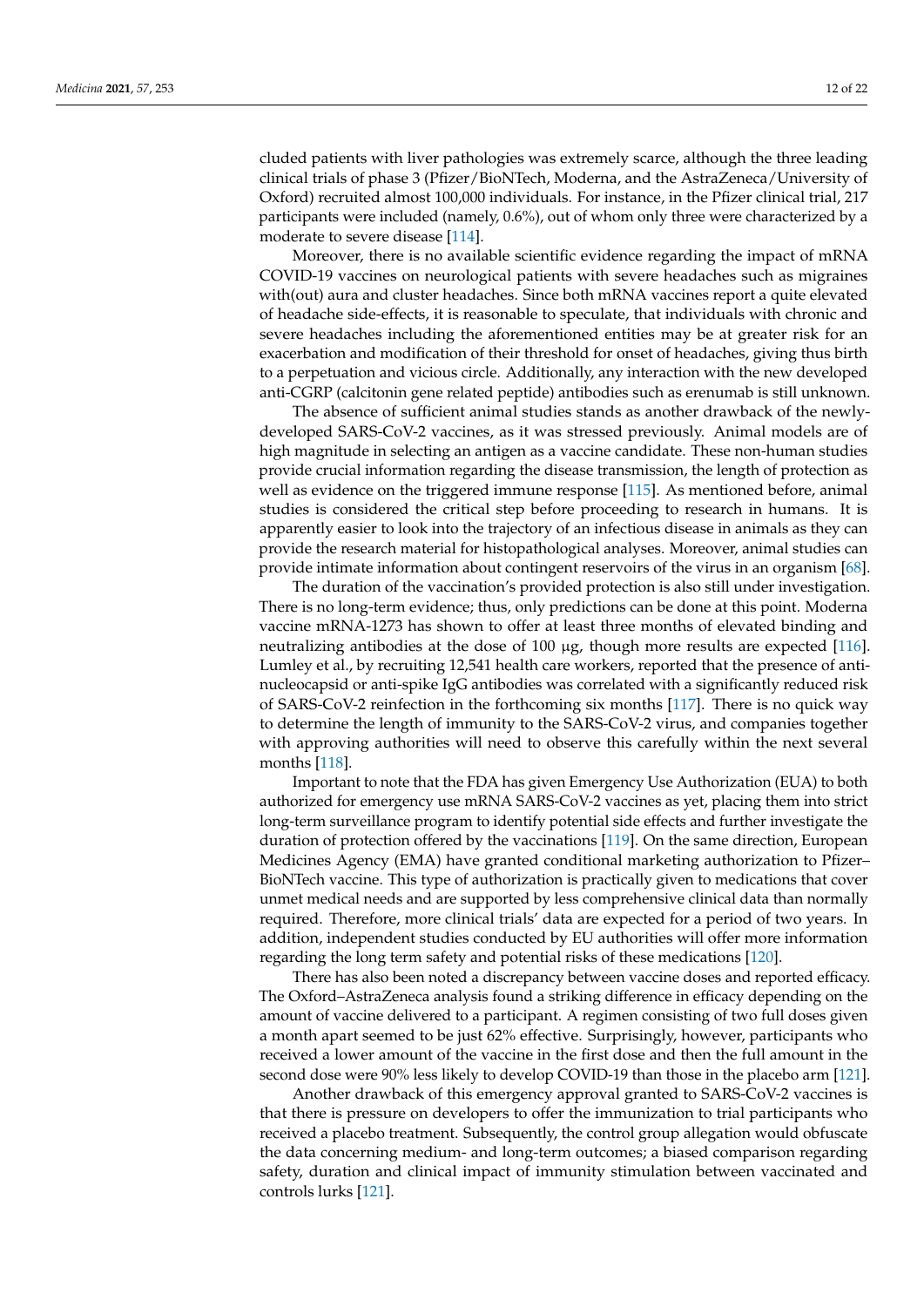This latter point is of great significance, as vagueness exists concerning the transmission potential after vaccination [\[122\]](#page-20-5). Vaccines have shown promise in preventing disease symptoms. However, none has shown that it prevents infection altogether, or reduces the shedding of the virus [\[122\]](#page-20-5). The same issue was raised in the mRNA 1273 vaccine efficacy results published on 30 December 2020. The collected data were considered insufficient to estimate asymptomatic infection rates. Therefore, it is considered unclear whether vaccination protects from transmission of the virus (infectiousness) [\[29\]](#page-16-19).

It was the pressure to develop a vaccine within a span of months that led to the almost bypassing of animal studies. Without acknowledging that novel laboratory techniques require less time as compared to traditional processes, it is of concern that production managers have reported feeling pressure for vaccine development [\[123\]](#page-20-6). This acceleration of vaccines development could potentially be pernicious in terms of finally producing a vaccine that offers only suboptimal effectiveness to selected individuals [\[124\]](#page-20-7). The fast-track process of vaccine development, which includes the mentioned separate trial phases overlapping each other, entails the risk of missing adverse effects that would otherwise be detected in a long-term study. Moreover, among patients with autoimmune diseases, malignancies, those with diabetes and/or obesity or elderly people, the absence of specific high-risk groups of individuals in the studied populations can potentially lead to unpredicted severe short- and long-term side effects post vaccination. Thus, there is still much work to be done to clearly estimate the efficacy of the SARS-CoV-2 vaccines in specific high-risk individuals [\[31,](#page-16-21)[36\]](#page-17-1). Recently in Norway, by introducing the Pfizer–BioNTech vaccine against COVID-19, thirty three elderly patients died shortly after receiving the vaccine [\[125\]](#page-20-8). This raises crucial concerns against vaccine administration particularly in old age.

Additional studies will provide information on how long protection lasts, how well the vaccine prevents from severe COVID-19, how well it protects the immunocompromised people, children, and pregnant women, and whether it prevents asymptomatic cases from transmitting the virus [\[120\]](#page-20-3). With careful planning and systematic evaluation of the social value and risks, it can be ethical to conduct some placebo-controlled trials of vaccine candidates for COVID-19 even after obtaining an efficacious vaccine. Doing so, could be essential to efficiently address a pandemic that is inducing so much harm worldwide [\[126\]](#page-20-9).

#### *4.5. SARS-CoV-2 Gene Mutations and Efficiency of Current Vaccines*

A total of 149 mutations have been observed in 103 sequenced strains evolved in the initial stage of SARS-CoV-2 pandemic [\[127\]](#page-20-10). The greatest number of the derived mutations included 67.4% of synonymous mutations and 84.3% of non-synonymous mutations, displaying new origin or people growth [\[128\]](#page-20-11). Among identified mutations, 23 were seen in surface glycoprotein (S) protein, 1 in envelope protein (E), 2 from membrane glycoprotein (M), and 7 from nucleocapsid (N) protein. These were mapped with the reported vaccine candidates illuminating the possible propositions on worldwide vaccines [\[129\]](#page-20-12). Among structural proteins, spike (S), envelope (E), membrane (M), and nucleocapsid (N) proteins are important in inducing immune responses; [\[130](#page-20-13)[,131\]](#page-20-14) the mentioned spike protein is the main tool for virus entry into the cells, which interacts with the host cell receptor ACE2; and several vaccine candidates focus on the spike protein, as it is targeted by neutralizing antibodies and plays a crucial role in viral entry [\[132\]](#page-20-15). In this regard, pathogens including viruses such as COVID-19 are constantly evolving owing to the processes of antigenic shift and drift. Such viral evolution leads to the occurrence of new serotypes (serovars) that prove deadly for humans-like influenza pandemics and SARS-CoV-2 is the recent example [\[133\]](#page-20-16). Both antigenic drift and antigenic shift induce changes in the antigenic properties of pathogens, rendering them unrecognizable by the host immune system. Thus, the viruses escape the immune surveillance of the host and are able to cause infection. Specifically, antigenic drift, as aforementioned, consists of a baseline characteristic of RNA viruses, providing an endogenous mutative potential, resulting in the absence of repairing processes, thus predisposing to epitopes' alterations to evade antibodies binding [\[68\]](#page-18-6). Envi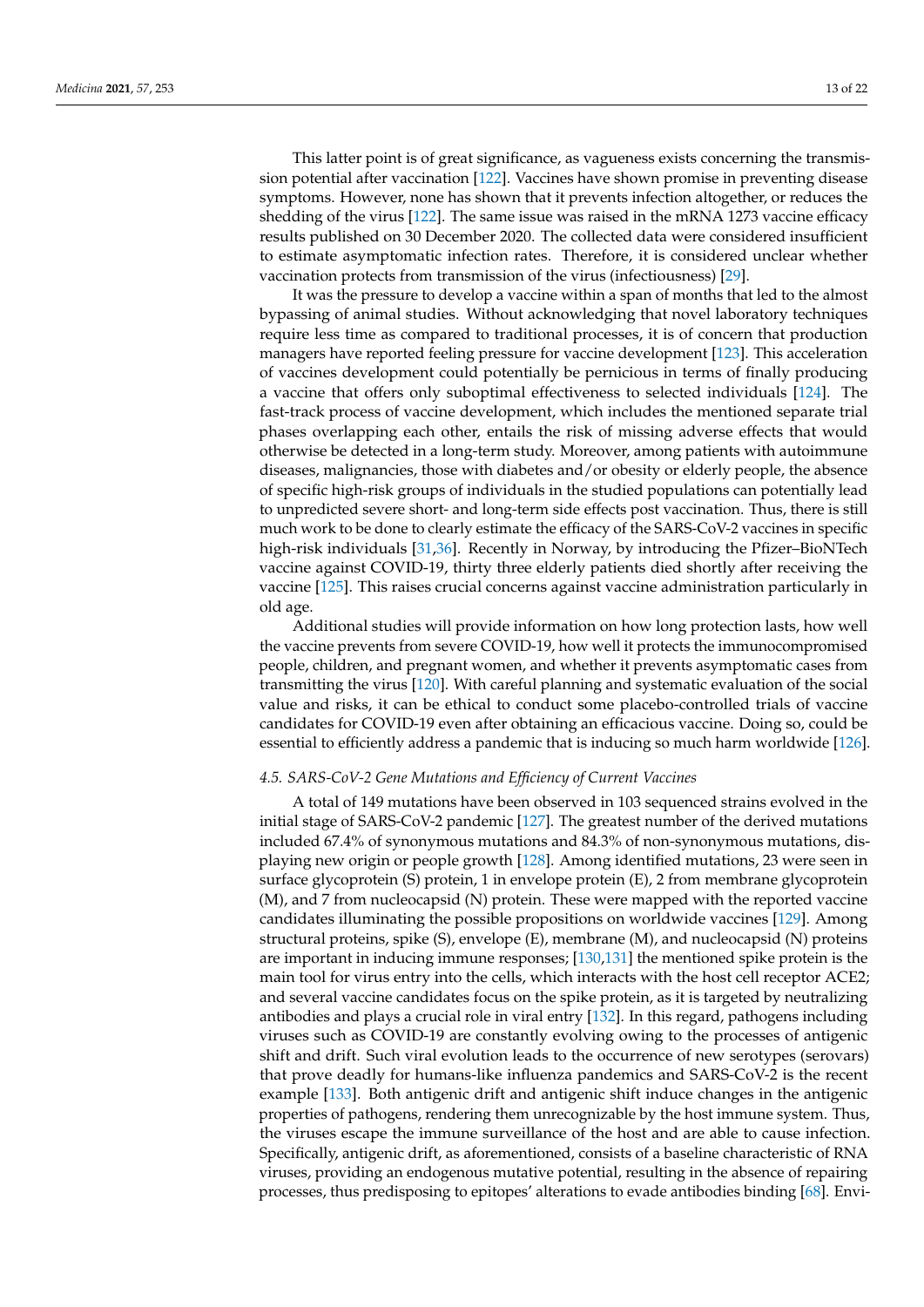ronmental suppressive conditions, such as host-to-host transmission and immune response, accumulate a sequence of nucleotide-amino acids-protein structure transformations reflecting to differences in viral phenotype and its interaction with host's micro-environment [\[134\]](#page-20-17). In contrast to standard examples, such as influenza or human immunodeficiency virus (HIV), the SARS-CoV-2 expresses a  $3'-5'$  exonuclease, which functions as a guarantor of RNA stability, reproducibility and homogeneity through superintendence during genome replication [\[132,](#page-20-15)[135\]](#page-20-18); viral diversity has challenged vaccine development efforts for HIV-1, influenza, or Dengue, though these viruses each constitute a more diverse population than SARS-CoV-2 viruses. In this regard, the mentioned surface spike (S) protein assists viral particles to attach and invade host cells and has been initially considered as relatively invariant, thus consisting a rational antibody target to yield immunity and host protection [\[136\]](#page-20-19). Therefore, the initially isolated SARS-CoV-2 genome (Wuhan-Hu-1), in December 2019, was the matrix for various vaccine developments, such as mRNA-1273, BNTX BNT162b2, and Ad5-nCoV [\[137](#page-20-20)[,138\]](#page-20-21). Nevertheless, despite the recent onset, nucleic alterations in the gene encoding S protein are recorded [\[139](#page-20-22)[–143\]](#page-20-23). The mainstay mutation of S protein consists of a replacement of the amino acid aspartate (D) from glycine (G) at position 614, which is currently the dominant variant globally [\[144\]](#page-21-0), possibly through its durability in environmental stressors, as implied by its higher titer in studies with pseudotyped virions [\[142\]](#page-20-24). The mutational pattern of the 614 position follows a geographical distribution, with G614 predominating in West and D614 in East. The receptor-binding domain (RBD) of subunit S1 specifically interacts with ACE2, while the rest of the S protein does not. The RBD alone is enough to bind tightly to the peptidase domain of ACE2. Therefore, RBD appears to be a key determinant of virus–receptor interactions, virus–host range, tropism, and infectivity [\[145](#page-21-1)[–147\]](#page-21-2). Although 614 locus is not included in the RBD, this mutation modifies the structure of S protein in a region that facilitates the protein's binding to host cells surface receptors and the resultant fusion, thus impacting on an increased pathogenicity when compared to the primary virus [\[144,](#page-21-0)[148\]](#page-21-3). In this regard, the mutated variant was hypothesized to trigger increased severity and mortality relative to defective immune response, with reformed G614 S protein remaining unliganded to immune system receptors/antibodies, as described with other viral infections such as respiratory syncytial virus (RSV) and HIV [\[144\]](#page-21-0). Nevertheless, studies in animal models with G614 infection revealed that the administration of serum, collected from infected subjects after wild-type viral infection, provided adequate neutralization of the mutated epitope [\[148](#page-21-3)[,149\]](#page-21-4); and the commercially available mRNA-1273 induced CD8+ T-cell stimulation and antibody production to both 614 variants in pre-clinical studies, although the clinical protection is not translatable to human patients due to different COVID-19 related pathogenic mechanisms between mice and human [\[71](#page-18-9)[,72](#page-18-10)[,150\]](#page-21-5). G614-related infection yields, also, higher nasopharyngeal viral copies and resultant infectivity, expressed by lower RT-PCR cycles [\[142\]](#page-20-24), thus, probably, necessitating increased serum titer of neutralizing antibodies compared to D614; a complementary situation during SARS-CoV-1 pandemic was associated with ADE, in case of over-infection with the mutated virus [\[142](#page-20-24)[,151\]](#page-21-6). Nevertheless, current data do not incriminate this variation for any ineffectiveness or adverse events of authorized for emergency use vaccines [\[151\]](#page-21-6).

On the other hand, a plethora of additional mutations has already been recorded with some of them possessing a significant clinical and therapeutic impact. The most important region of S protein is the RBD sequence, due to its contiguity with epitope regions, and potential alterations could affect immune response and infection's clinical outcome. In this regard, specific amino acid sequences, inside the S protein, with antigenic function have been recognized, such as 370–394, 450–469, 480–499, and 818–835 [\[152\]](#page-21-7) and respective variations have been reported. Concerning clinically significant mutations, viral particles expressing A475V, L452R, V483A, N439K, Y508H, and F490L provided shielding against host humoral immunity [\[143\]](#page-20-23) and studies investigating therapeutic options using monoclinic antibodies, revealed resistance of strains including the aforementioned mutations to some antibodies compared to controls [\[143\]](#page-20-23). The emerging British mutation is mainly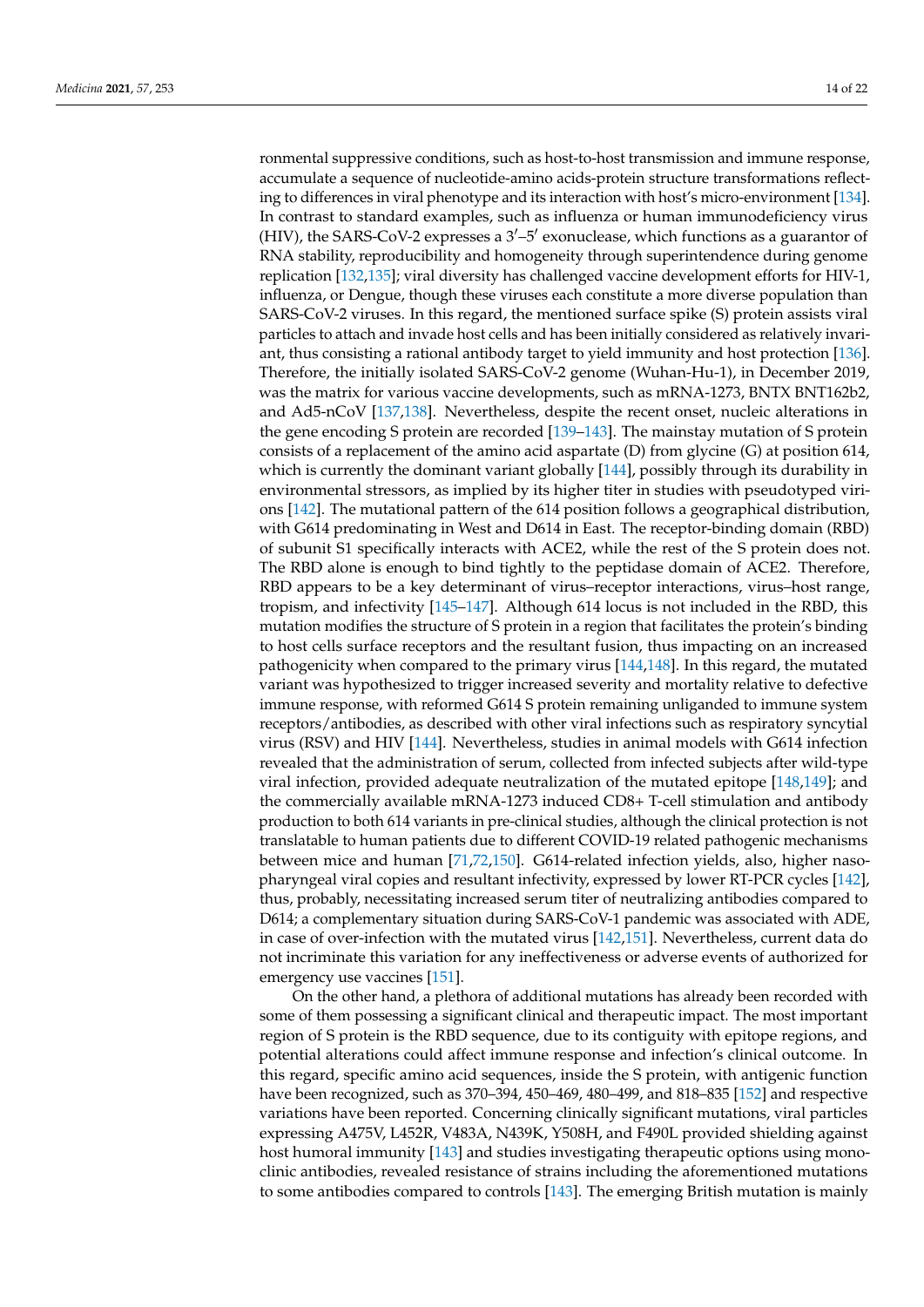characterized by N501Y variant and incorporates additionally 23 more mutations on the S protein, albeit with vague impact on immune response and vaccine effectiveness [\[153\]](#page-21-8). Moreover, the mentioned G614 mutation is accompanied with further genome instability and aggregation of mutations [\[134\]](#page-20-17). Specifically, in a plethora of countries, especially in the West, G614 variant included an additional mutation, ORF1ab 4715L, was associated with respectively increased mortality, while the co-existence of I472V provided increased infectivity and resistance to immune neutralization [\[143](#page-20-23)[,154\]](#page-21-9). Taken together, immuneresistant variants should be closely monitored due to their potential to become dominant after eliminating current forms with vaccination.

In addition to amino-acid chain, glycosylation defines S protein's stereotactic form and its interaction to other proteins receptors. Similar to previous CoV, current SARS-CoV-2 maintains a heavy glycosylation of S protein in 22 N-glycosylated regions, to regulate its relationship with immune reaction and virus–host interplay [\[155\]](#page-21-10). In this regard, genetic variability of glycosylation could affect basic viral functions, including its evasion from immune response [\[156\]](#page-21-11). Concerning infectivity, deficits in N331 and N343 glycosylation reduced viral colonization, whereas for resistance to antibody neutralization, N234Q variants were resistant and N165Q sensitive [\[143\]](#page-20-23). Regarding the immune-cells binding RBD, Serine 673, Threonine 678, and Serine 686 consist of three potential O-glycosylation sites, although homogeneity exists in the other N- or O-glycosylation sites. Those three sites are thought to protect viral particles from host's defensive mechanisms, by creating a "mucin-like domain" [\[157–](#page-21-12)[159\]](#page-21-13). The glycosylation may vary among host species and therefore vaccine development in bacteria, mammalian cells, and plant expression systems could affect antibody structure and effectivity in human patients [\[143\]](#page-20-23).

Currently, several databases have been implicated to record RNA mutations of CoV-SARS-2 and assist scientists to design therapeutic and restrictive technologies. The Global Evaluation of SARS-CoV-2 Sequence (GESS) and GISAID databases consist continuously updated resources of COVID-19 detected mutations, which could provide evidence regarding stable, conserved epitopes of S protein chain to guide the development of universal, strain-independent vaccines [\[138,](#page-20-21)[143,](#page-20-23)[160\]](#page-21-14).

The mutative potential of CoV-SARS-2, as an RNA virus, combined with the wild-type based emergent vaccine development, incubate the risks of inferior real-life results of massive vaccination and survival of neutralization resistant variants, thus necessitating further management. Further well-designed and mutation-based studies are necessary to recognize epitopes with low heterogeneity to yield optimal and long-term vaccination results. It is much too early to conclude that the virus has mutated into something more dangerous or more benevolent because the mutations can appear on a portion of the genome. The longer studying the virus, the more confidence unraveling.

# *4.6. Some Experts' Concerns and Statements Regarding mRNA Technology Utilized for COVID-19 Vaccination*

Worth-reporting are the concerns raised by some recognized experts, though others appear to avoid such rational claims.

According to Professor Anthony Fauci, Director of the National Institute of Allergy and Infectious Diseases, Bethesda, Maryland, US, having already received the Moderna SARS-CoV-2 vaccine, there is no sufficient evidence, yet, that vaccines can completely stop transmission and replace social measures such as distancing and masking [\[161\]](#page-21-15). "In the worst-case scenario, you have people walking around feeling fine, but shedding virus everywhere," says virologist Stephen Griffin at the University of Leeds, UK [\[122\]](#page-20-5). Dr. William Schaffner, a professor at the Vanderbilt University School of Medicine commented as following: "Even more so than usual, as we create vaccines, we're sailing in uncharted water," [\[162\]](#page-21-16) and "New technology can sometimes cause unforeseen problems or side effects" commented Dr. Amesh Adalja, a senior scholar at the Johns Hopkins Center for Health Security [\[162\]](#page-21-16). Moreover, Norbert Pardi, et al. expressed also in a recent Nature State-of-the-art review [\[16\]](#page-16-8) in favor of mRNA vaccines, their concerns in terms of efficacy. In particular, they stressed that the "ability of the vaccine to activate robust T follicular helper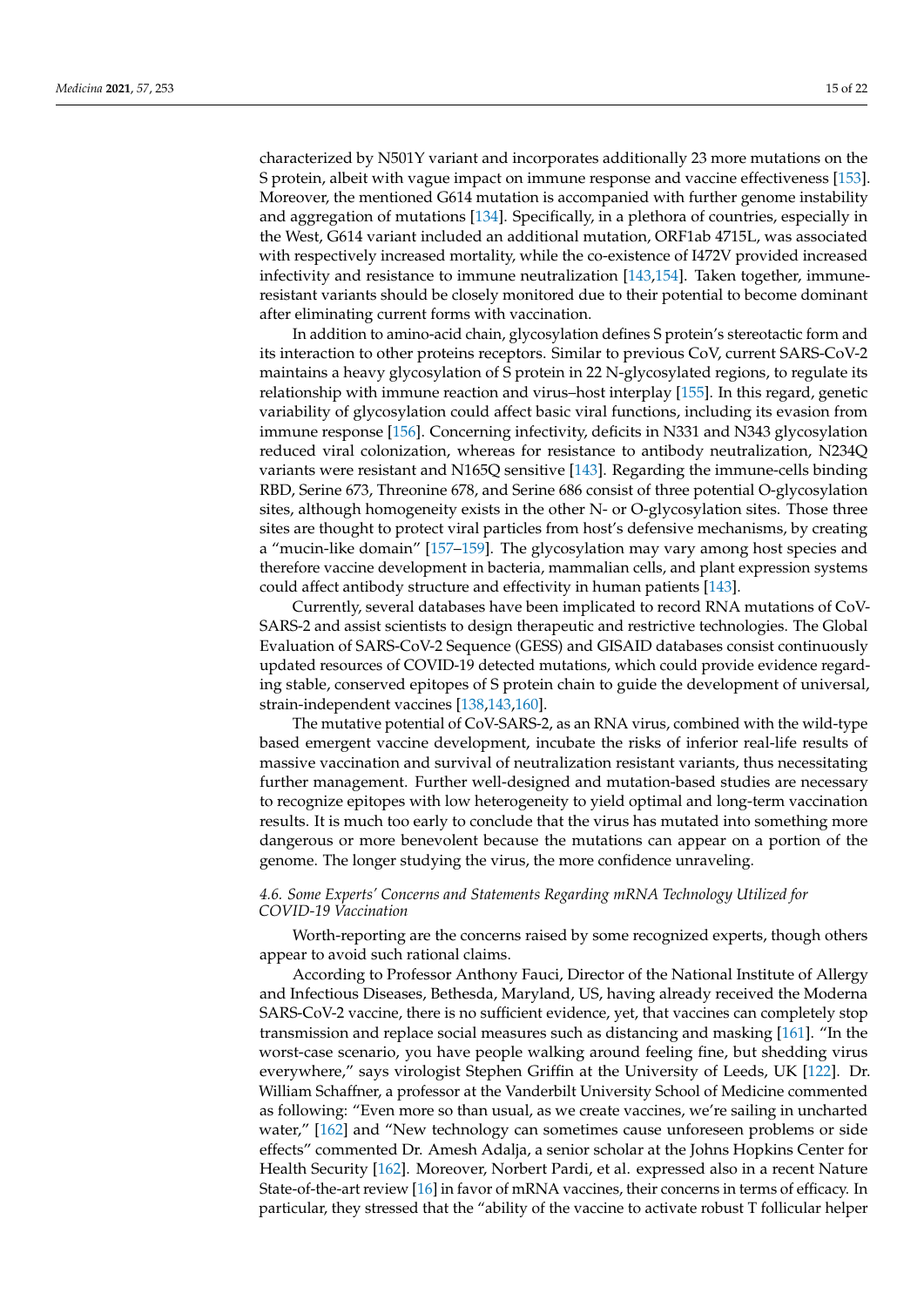cell and germinal center B cell responses" is "an area that remains poorly understood." The latter authors also commented,  $[16]$  that there is no regulatory guidance either by FDA or EMA to rule for mRNA as vaccine in humans [\[16\]](#page-16-8). Additionally, Stanley Plotkin, a vaccinologist and former pharmaceutical executive who currently consults for vaccine manufacturers stated in November 2020 as following: "personally, I'm waiting for further data concerning T-cell responses and duration of the antibodies" [\[163\]](#page-21-17). Sense was also made by the following statement of Professor of Virology in Michigan University, Oveta Fuller, one of the four specialists denying an FDA approval of the Pfizer mRNA vaccine: "The point is that if I say that here is the bar you need to reach which was 50% efficacy, over two months of the vaccine in people, Pfizer met that. It seemed like their study was set up to meet that at the minimum but it wasn't set up to do a whole lot else" [\[164\]](#page-21-18). Finally, George Gao Fu, director of the Chinese Centre for Disease Control and Prevention, a health officer in China with particular impact, claimed that mRNA vaccines were being administered to healthy people for the first time and such a roll-out came with risks [\[165](#page-21-19)[,166\]](#page-21-20).

### <span id="page-15-2"></span>**5. Conclusions**

The way to manage diseases includes prophylaxis and treatment, with the first choice being most covetable. During the current SARS-CoV-2 pandemic, vaccine development created global optimism, especially in the absence of effective and established therapeutic regimens. Nevertheless, the scientific community should remain realistic and objective considering the research, production and approval process, effectiveness, and safety of available formulations.

Emergent conditions, such as COVID-19, require rapid reflexes and decisive steps by health care scientists. On the other hand, when decisions and measures reflect to humanity and public health, no complacency and quality concessions are acceptable. To bear the burden of duty and deal with current challenge successfully, medical professionals need to remember the compass-dictum of Hippocrates.

**Author Contributions:** Conceptualization, M.D., A.P., and J.K.; investigation, M.D., A.P., G.K., D.G., E.S.S., A.K., E.C., K.K., C.L., I.C., P.A., V.S., S.N., I.G., D.D.P., N.T., S.P., H.K., P.Z., D.N., and J.K.; Writing—Original draft M.D., A.P., G.K., E.S.S., A.K., E.C., and K.K.; Writing—Review and editing C.L., I.C., P.A., V.S., S.N., I.G., D.D.P., N.T., S.P., H.K., P.Z., D.N., and J.K.; supervision, J.K. All authors have read and agreed to the published version of the manuscript.

**Funding:** This research received no external funding.

**Institutional Review Board Statement:** Not applicable.

**Informed Consent Statement:** Not applicable.

**Acknowledgments:** We thank our families for providing moral assistance to accomplish this study.

**Conflicts of Interest:** Dr Doulberis has received a travel grant by Gilead Sciences Switzerland Sàrl. Rest of the authors declare no conflict of interest.

# **References**

- <span id="page-15-0"></span>1. Mammas, I.N.; Spandidos, D.A. Paediatric Virology in the Hippocratic Corpus. *Exp. Ther. Med.* **2016**, *12*, 541–549. [\[CrossRef\]](http://doi.org/10.3892/etm.2016.3420) [\[PubMed\]](http://www.ncbi.nlm.nih.gov/pubmed/27446241)
- 2. Pappas, G.; Kiriaze, I.J.; Falagas, M.E. Insights into infectious disease in the era of Hippocrates. *Int. J. Infect. Dis.* **2008**, *12*, 347–350. [\[CrossRef\]](http://doi.org/10.1016/j.ijid.2007.11.003)
- <span id="page-15-1"></span>3. Roddy, E. On Hippocrates. *BMJ* **2002**, *325*, 496. [\[CrossRef\]](http://doi.org/10.1136/bmj.325.7362.496/a) [\[PubMed\]](http://www.ncbi.nlm.nih.gov/pubmed/12202343)
- <span id="page-15-3"></span>4. Dong, Y.; Dai, T.; Wei, Y.; Zhang, L.; Zheng, M.; Zhou, F. A systematic review of SARS-CoV-2 vaccine candidates. *Signal Transduct. Target. Ther.* **2020**, *5*, 1–14. [\[CrossRef\]](http://doi.org/10.1038/s41392-020-00352-y) [\[PubMed\]](http://www.ncbi.nlm.nih.gov/pubmed/33051445)
- 5. Valencia, D.N. Brief Review on COVID-19: The 2020 Pandemic Caused by SARS-CoV-2. *Cureus* **2020**, *12*, e7386. [\[CrossRef\]](http://doi.org/10.7759/cureus.7386)
- <span id="page-15-5"></span>6. Chen, P.-L.; Lee, N.-Y.; Cia, C.-T.; Ko, W.-C.; Hsueh, P.-R. A Review of Treatment of Coronavirus Disease 2019 (COVID-19): Therapeutic Repurposing and Unmet Clinical Needs. *Front. Pharmacol.* **2020**, *11*, 584956. [\[CrossRef\]](http://doi.org/10.3389/fphar.2020.584956)
- <span id="page-15-4"></span>7. Krishnan, A.; Hamilton, J.P.; Alqahtani, S.A.; Woreta, T.A. A narrative review of coronavirus disease 2019 (COVID-19): Clinical, epidemiological characteristics, and systemic manifestations. *Intern. Emerg. Med.* **2021**, *2*, 1283. [\[CrossRef\]](http://doi.org/10.1007/s11739-020-02616-5)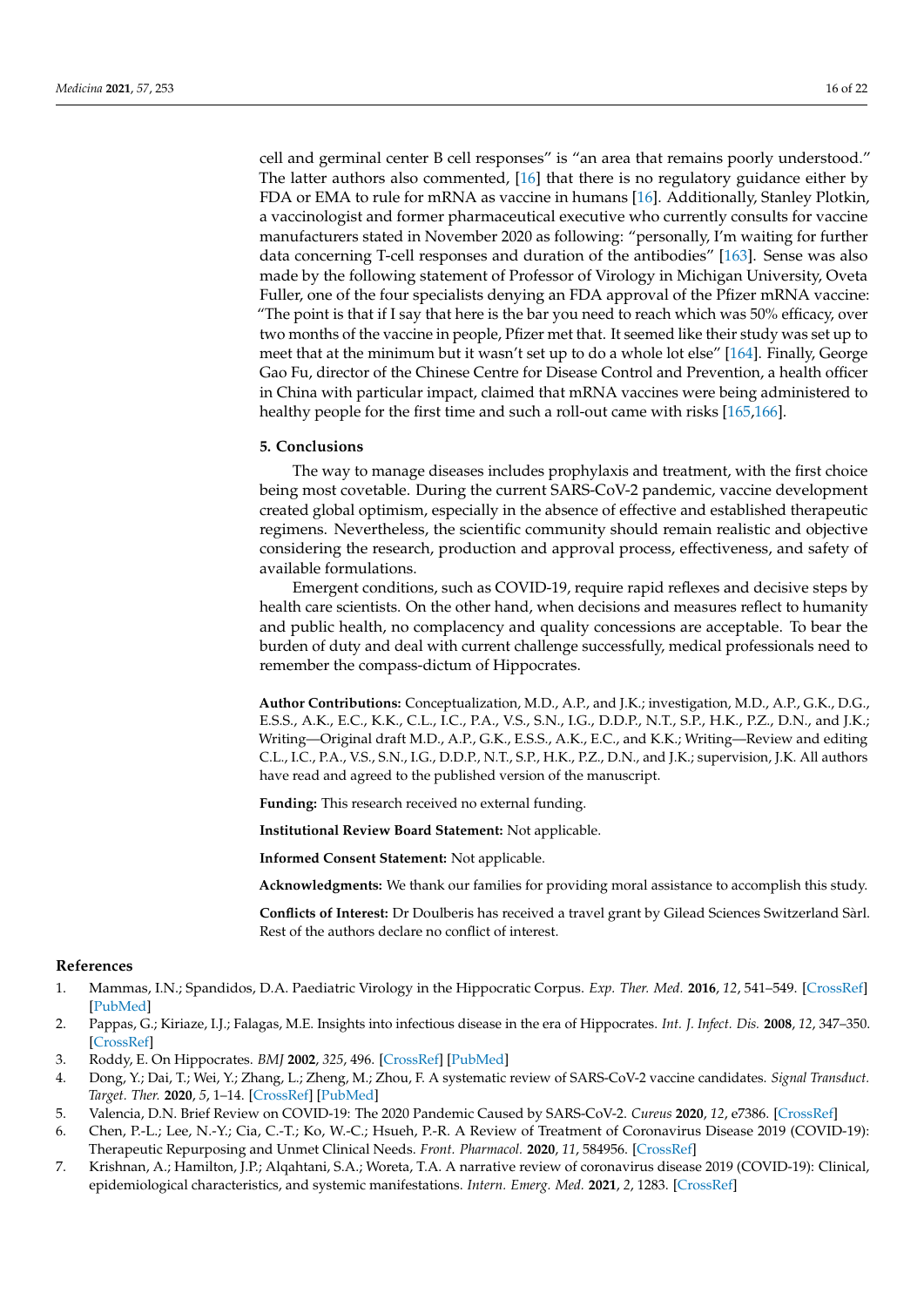- <span id="page-16-0"></span>8. Won, J.-H.; Lee, H. The Current Status of Drug Repositioning and Vaccine Developments for the COVID-19 Pandemic. *Int. J. Mol. Sci.* **2020**, *21*, 9775. [\[CrossRef\]](http://doi.org/10.3390/ijms21249775)
- <span id="page-16-1"></span>9. Kyriakopoulos, A.M.; Papaefthymiou, A.; Georgilas, N.; Doulberis, M.; Kountouras, J. The Potential Role of Super Spread Events in SARS-COV-2 Pandemic: A Narrative Review. *Arch. Acad. Emerg. Med.* **2020**, *8*, e74. [\[PubMed\]](http://www.ncbi.nlm.nih.gov/pubmed/33134970)
- <span id="page-16-2"></span>10. World Health Organization. WHO Coronavirus (COVID-19) Dashboard. 2020. Available online: [https://covid19.who.int/?gclid=](https://covid19.who.int/?gclid=Cj0KCQjwqfz6BRD8ARIsAIXQCf27seTSiDoxGUpIFdNnioLtqYOkzi38U9ZMZjW4psIw2s77TeCWHT8aAp5nEALw_wcB) [Cj0KCQjwqfz6BRD8ARIsAIXQCf27seTSiDoxGUpIFdNnioLtqYOkzi38U9ZMZjW4psIw2s77TeCWHT8aAp5nEALw\\_wcB](https://covid19.who.int/?gclid=Cj0KCQjwqfz6BRD8ARIsAIXQCf27seTSiDoxGUpIFdNnioLtqYOkzi38U9ZMZjW4psIw2s77TeCWHT8aAp5nEALw_wcB) (accessed on 28 December 2020).
- <span id="page-16-3"></span>11. CDC COVID-19 Response Team; Food and Drug Administration. Allergic Reactions Including Anaphylaxis after Receipt of the First Dose of Pfizer-BioNTech COVID-19 Vaccine—United States, December 14–23, 2020. *Morb. Mortal. Wkly. Rep.* **2021**, *70*, 46–51. [\[CrossRef\]](http://doi.org/10.15585/mmwr.mm7002e1)
- <span id="page-16-4"></span>12. Baud, D.; Qi, X.; Nielsen-Saines, K.; Musso, D.; Pomar, L.; Favre, G. Real estimates of mortality following COVID-19 infection. *Lancet Infect. Dis.* **2020**, *20*, 773. [\[CrossRef\]](http://doi.org/10.1016/S1473-3099(20)30195-X)
- <span id="page-16-5"></span>13. Sellner, J.; Jenkins, T.M.; von Oertzen, T.J.; Bassetti, C.L.; Beghi, E.; Bereczki, D.; Bodini, B.; Cavallieri, F.; Di Liberto, G.; Helbok, R.; et al. A plea for equitable global access to COVID-19 diagnostics, vaccination and therapy: The NeuroCOVID-19 Task Force of the European Academy of Neurology. *Eur. J. Neurol.* **2021**, 14741. [\[CrossRef\]](http://doi.org/10.1111/ene.14741) [\[PubMed\]](http://www.ncbi.nlm.nih.gov/pubmed/33460486)
- <span id="page-16-6"></span>14. Pardi, N.; Weissman, D. Development of vaccines and antivirals for combating viral pandemics. *Nat. Biomed. Eng.* **2020**, *4*, 1128–1133. [\[CrossRef\]](http://doi.org/10.1038/s41551-020-00658-w) [\[PubMed\]](http://www.ncbi.nlm.nih.gov/pubmed/33293724)
- <span id="page-16-7"></span>15. Plotkin, S. History of vaccination. *Proc. Natl. Acad. Sci. USA* **2014**, *111*, 12283–12287. [\[CrossRef\]](http://doi.org/10.1073/pnas.1400472111)
- <span id="page-16-8"></span>16. Pardi, N.; Hogan, M.J.; Porter, F.W.; Weissman, D. mRNA vaccines-a new era in vaccinology. *Nat. Rev. Drug Discov.* **2018**, *17*, 261–279. [\[CrossRef\]](http://doi.org/10.1038/nrd.2017.243)
- <span id="page-16-9"></span>17. Riedel, S. Edward Jenner and the History of Smallpox and Vaccination. *Bayl. Univ. Med Cent. Proc.* **2005**, *18*, 21–25. [\[CrossRef\]](http://doi.org/10.1080/08998280.2005.11928028)
- <span id="page-16-10"></span>18. Mulligan, M.J.; Lyke, K.E.; Kitchin, N.; Absalon, J.; Gurtman, A.; Lockhart, S.; Neuzil, K.; Raabe, V.; Bailey, R.; Swanson, K.A.; et al. Phase I/II study of COVID-19 RNA vaccine BNT162b1 in adults. *Nature* **2020**, *586*, 589–593. [\[CrossRef\]](http://doi.org/10.1038/s41586-020-2639-4)
- <span id="page-16-11"></span>19. Wolff, J.A.; Malone, R.W.; Williams, P.; Chong, W.; Acsadi, G.; Jani, A.; Felgner, P.L. Direct gene transfer into mouse muscle in vivo. *Science* **1990**, *247*, 1465–1468. [\[CrossRef\]](http://doi.org/10.1126/science.1690918)
- <span id="page-16-12"></span>20. Rawat, K.; Kumari, P.; Saha, L. COVID-19 vaccine: A recent update in pipeline vaccines, their design and development strategies. *Eur. J. Pharmacol.* **2021**, *892*, 173751. [\[CrossRef\]](http://doi.org/10.1016/j.ejphar.2020.173751)
- <span id="page-16-13"></span>21. *World Health Organization Draft of the Landscape of COVID-19 Candidate Vaccines*; World Health Organization: Geneva, Switzerland, 2020.
- <span id="page-16-14"></span>22. van Riel, D.; de Wit, E. Next-generation vaccine platforms for COVID-19. *Nat. Mater.* **2020**, *19*, 810–812. [\[CrossRef\]](http://doi.org/10.1038/s41563-020-0746-0)
- <span id="page-16-15"></span>23. FDA. Pfizer-BioNTech COVID-19 Vaccine. 2020. Available online: [https://www.fda.gov/emergency-preparedness-and](https://www.fda.gov/emergency-preparedness-and-response/coronavirus-disease-2019-covid-19/pfizer-biontech-covid-19-vaccine)[response/coronavirus-disease-2019-covid-19/pfizer-biontech-covid-19-vaccine](https://www.fda.gov/emergency-preparedness-and-response/coronavirus-disease-2019-covid-19/pfizer-biontech-covid-19-vaccine) (accessed on 2 January 2021).
- <span id="page-16-23"></span>24. AstraZeneca. AstraZeneca's COVID-19 Vaccine Authorised for Emergency Supply in the UK. 2020. Available online: [https:](https://www.astrazeneca.com/media-centre/press-releases/2020/astrazenecas-covid-19-vaccine-authorised-in-uk.html) [//www.astrazeneca.com/media-centre/press-releases/2020/astrazenecas-covid-19-vaccine-authorised-in-uk.html](https://www.astrazeneca.com/media-centre/press-releases/2020/astrazenecas-covid-19-vaccine-authorised-in-uk.html) (accessed on 2 January 2021).
- <span id="page-16-25"></span>25. Reuters. China Gives Its First COVID-19 Vaccine Approval to Sinopharm. 2021. Available online: [https://www.reuters.com/](https://www.reuters.com/article/us-health-coronavirus-vaccine-china-idUSKBN29505P) [article/us-health-coronavirus-vaccine-china-idUSKBN29505P](https://www.reuters.com/article/us-health-coronavirus-vaccine-china-idUSKBN29505P) (accessed on 2 January 2021).
- <span id="page-16-18"></span>26. Mod Press. Moderna Announces FDA Authorization of Moderna COVID-19 Vaccine in U.S. 2020. Available online: [https://investors.modernatx.com/news-releases/news-release-details/moderna-announces-fda-authorization-moderna](https://investors.modernatx.com/news-releases/news-release-details/moderna-announces-fda-authorization-moderna-covid-19-vaccine-us/)[covid-19-vaccine-us/](https://investors.modernatx.com/news-releases/news-release-details/moderna-announces-fda-authorization-moderna-covid-19-vaccine-us/) (accessed on 2 January 2021).
- <span id="page-16-16"></span>27. Pharm Technol. Russia Approves Sputnik V Covid-19 Vaccine for Senior Citizens. 2021. Available online: [https://www.](https://www.pharmaceutical-technology.com/news/russia-sputnik-senior-citizens/) [pharmaceutical-technology.com/news/russia-sputnik-senior-citizens/](https://www.pharmaceutical-technology.com/news/russia-sputnik-senior-citizens/) (accessed on 3 January 2021).
- <span id="page-16-17"></span>28. Polack, F.P.; Thomas, S.J.; Kitchin, N.; Absalon, J.; Gurtman, A.; Lockhart, S.; Perez, J.L.; Marc, G.P.; Moreira, E.D.; Zerbini, C.; et al. Safety and Efficacy of the BNT162b2 mRNA Covid-19 Vaccine. *N. Engl. J. Med.* **2020**, *383*, 2603–2615. [\[CrossRef\]](http://doi.org/10.1056/NEJMoa2034577) [\[PubMed\]](http://www.ncbi.nlm.nih.gov/pubmed/33301246)
- <span id="page-16-19"></span>29. Baden, L.R.; El Sahly, H.M.; Essink, B.; Kotloff, K.; Frey, S.; Novak, R.; Diemert, D.; Spector, S.A.; Rouphael, N.; Creech, C.B.; et al. Efficacy and Safety of the mRNA-1273 SARS-CoV-2 Vaccine. *N. Engl. J. Med.* **2020**, *384*, 403–416. [\[CrossRef\]](http://doi.org/10.1056/NEJMoa2035389)
- <span id="page-16-20"></span>30. Jackson, L.A.; Anderson, E.J.; Rouphael, N.G.; Roberts, P.C.; Makhene, M.; Coler, R.N.; McCullough, M.P.; Chappell, J.D.; Denison, M.R.; Stevens, L.J.; et al. An mRNA Vaccine against SARS-CoV-2—Preliminary Report. *N. Engl. J. Med.* **2020**, *383*, 1920–1931. [\[CrossRef\]](http://doi.org/10.1056/NEJMoa2022483)
- <span id="page-16-21"></span>31. Sharma, O.; Sultan, A.A.; Ding, H.; Triggle, C.R. A Review of the Progress and Challenges of Developing a Vaccine for COVID-19. *Front. Immunol.* **2020**, *11*, 585354. [\[CrossRef\]](http://doi.org/10.3389/fimmu.2020.585354)
- <span id="page-16-22"></span>32. Jean-Daniel, L.; Agnès, G.-D.; Daniel, F.; Sophie, T. *Aspects Immunologiques et Virologiques de L'infection par le SARS-CoV-2*; Haute Autorité de Santé: Saint-Denis, France, 2020.
- <span id="page-16-24"></span>33. Voysey, M.; Clemens, S.A.C.; Madhi, S.A.; Weckx, L.Y.; Folegatti, P.M.; Aley, P.K.; Angus, B.; Baillie, V.L.; Barnabas, S.L.; Bhorat, Q.E.; et al. Safety and efficacy of the ChAdOx1 nCoV-19 vaccine (AZD1222) against SARS-CoV-2: An interim analysis of four randomised controlled trials in Brazil, South Africa, and the UK. *Lancet* **2020**, *397*, 99–111. [\[CrossRef\]](http://doi.org/10.1016/S0140-6736(20)32661-1)
- <span id="page-16-26"></span>34. Info, S. Sinopharm's COVID-19 Vaccine 79% Effective, Seeks Approval in China. 2021. Available online: [https://www.swissinfo.](https://www.swissinfo.ch/eng/sinopharm-s-covid-19-vaccine-79--effective--seeks-approval-in-china/46252686) [ch/eng/sinopharm-s-covid-19-vaccine-79--effective--seeks-approval-in-china/46252686](https://www.swissinfo.ch/eng/sinopharm-s-covid-19-vaccine-79--effective--seeks-approval-in-china/46252686) (accessed on 10 January 2021).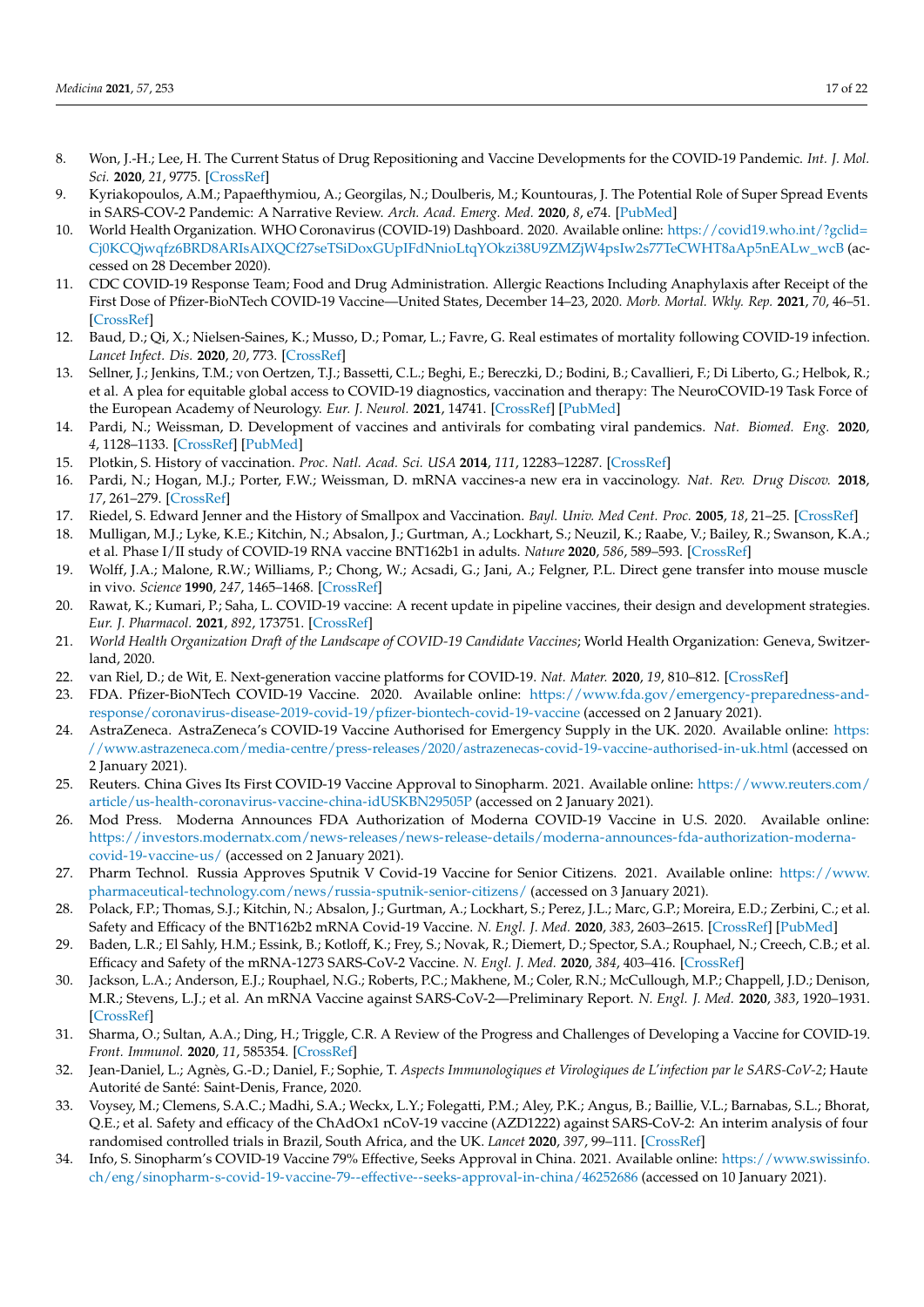- <span id="page-17-0"></span>35. Xia, S.; Duan, K.; Zhang, Y.; Zhao, D.; Zhang, H.; Xie, Z.; Li, X.; Peng, C.; Zhang, Y.; Zhang, W.; et al. Effect of an Inactivated Vaccine Against SARS-CoV-2 on Safety and Immunogenicity Outcomes: Interim Analysis of 2 Randomized Clinical Trials. *JAMA J. Am. Med. Assoc.* **2020**, *324*, 951–960. [\[CrossRef\]](http://doi.org/10.1001/jama.2020.15543) [\[PubMed\]](http://www.ncbi.nlm.nih.gov/pubmed/32789505)
- <span id="page-17-1"></span>36. The COVID vaccine challenges that lie ahead. *Nature* **2020**, *587*, 522. [\[CrossRef\]](http://doi.org/10.1038/d41586-020-03334-w) [\[PubMed\]](http://www.ncbi.nlm.nih.gov/pubmed/33235368)
- <span id="page-17-2"></span>37. Barrett, J.R.; Belij-Rammerstorfer, S.; Dold, C.; Ewer, K.J.; Folegatti, P.M.; Gilbride, C.; Halkerston, R.; Hill, J.; Jenkin, D.; Stockdale, L.; et al. Phase 1/2 trial of SARS-CoV-2 vaccine ChAdOx1 nCoV-19 with a booster dose induces multifunctional antibody responses. *Nat. Med.* **2020**, *27*, 279–288. [\[CrossRef\]](http://doi.org/10.1038/s41591-020-01179-4)
- <span id="page-17-3"></span>38. Cohen, J. Russia's approval of a COVID-19 vaccine is less than meets the press release. *Science* **2020**. [\[CrossRef\]](http://doi.org/10.1126/science.abe2848)
- <span id="page-17-4"></span>39. Logunov, D.Y.; Dolzhikova, I.V.; Zubkova, O.V.; Tukhvatullin, A.I.; Shcheblyakov, D.V.; Dzharullaeva, A.S.; Grousova, D.M.; Erokhova, A.S.; Kovyrshina, A.V.; Botikov, A.G.; et al. Safety and immunogenicity of an rAd26 and rAd5 vector-based heterologous prime-boost COVID-19 vaccine in two formulations: Two open, non-randomised phase 1/2 studies from Russia. *Lancet* **2020**, *396*, 887–897. [\[CrossRef\]](http://doi.org/10.1016/S0140-6736(20)31866-3)
- <span id="page-17-5"></span>40. Peretti-Watel, P.; Seror, V.; Cortaredona, S.; Launay, O.; Raude, J.; Verger, P.; Fressard, L.; Beck, F.; Legleye, S.; L'Haridon, O.; et al. A future vaccination campaign against COVID-19 at risk of vaccine hesitancy and politicisation. *Lancet Infect. Dis.* **2020**, *20*, 769–770. [\[CrossRef\]](http://doi.org/10.1016/S1473-3099(20)30426-6)
- <span id="page-17-6"></span>41. DeRoo, S.S.; Pudalov, N.J.; Fu, L.Y. Planning for a COVID-19 Vaccination Program. *JAMA* **2020**, *323*, 2458. [\[CrossRef\]](http://doi.org/10.1001/jama.2020.8711)
- <span id="page-17-7"></span>42. Ball, P. Anti-vaccine movement could undermine efforts to end coronavirus pandemic, researchers warn. *Nat. Cell Biol.* **2020**, *581*, 251. [\[CrossRef\]](http://doi.org/10.1038/d41586-020-01423-4)
- <span id="page-17-8"></span>43. Wellcome Global Monitor. *How Does the World Feel about Science and Health*; Routledge: London, UK, 2018.
- <span id="page-17-9"></span>44. Kass, L.R. Is there a right to die? *Hastings Cent. Rep.* **1993**, *23*, 34–43. [\[CrossRef\]](http://doi.org/10.2307/3562279) [\[PubMed\]](http://www.ncbi.nlm.nih.gov/pubmed/8436490)
- <span id="page-17-10"></span>45. Callahan, D. When Self-Determination Runs Amok. *Häst. Cent. Rep.* **1992**, *22*, 52. [\[CrossRef\]](http://doi.org/10.2307/3562566)
- <span id="page-17-11"></span>46. Mill, J. *On Liberty*; Hackett Publishing: Indianapolis, IN, USA, 1978.
- <span id="page-17-12"></span>47. Rodríguez, Y.; Novelli, L.; Rojas, M.; De Santis, M.; Acosta-Ampudia, Y.; Monsalve, D.M.; Ramírez-Santana, C.; Costanzo, A.; Ridgway, W.M.; Ansari, A.A.; et al. Autoinflammatory and autoimmune conditions at the crossroad of COVID-19. *J. Autoimmun.* **2020**, *114*, 102506. [\[CrossRef\]](http://doi.org/10.1016/j.jaut.2020.102506)
- <span id="page-17-13"></span>48. Caso, F.; Costa, L.; Ruscitti, P.; Navarini, L.; Del Puente, A.; Giacomelli, R.; Scarpa, R. Could Sars-coronavirus-2 trigger autoimmune and/or autoinflammatory mechanisms in genetically predisposed subjects? *Autoimmun. Rev.* **2020**, *19*, 102524. [\[CrossRef\]](http://doi.org/10.1016/j.autrev.2020.102524)
- <span id="page-17-25"></span>49. Ehrenfeld, M.; Tincani, A.; Andreoli, L.; Cattalini, M.; Greenbaum, A.; Kanduc, D.; Alijotas-Reig, J.; Zinserling, V.; Semenova, N.; Amital, H.; et al. Covid-19 and autoimmunity. *Autoimmun. Rev.* **2020**, *19*, 102597. [\[CrossRef\]](http://doi.org/10.1016/j.autrev.2020.102597) [\[PubMed\]](http://www.ncbi.nlm.nih.gov/pubmed/32535093)
- <span id="page-17-14"></span>50. Lyons-Weiler, J. Pathogenic priming likely contributes to serious and critical illness and mortality in COVID-19 via autoimmunity. *J. Transl. Autoimmun.* **2020**, *3*, 100051. [\[CrossRef\]](http://doi.org/10.1016/j.jtauto.2020.100051)
- <span id="page-17-15"></span>51. Segal, Y.; Shoenfeld, Y. Vaccine-induced autoimmunity: The role of molecular mimicry and immune crossreaction. *Cell. Mol. Immunol.* **2018**, *15*, 586–594. [\[CrossRef\]](http://doi.org/10.1038/cmi.2017.151) [\[PubMed\]](http://www.ncbi.nlm.nih.gov/pubmed/29503439)
- <span id="page-17-16"></span>52. Kanduc, D.; Shoenfeld, Y. Inter-Pathogen Peptide Sharing and the Original Antigenic Sin: Solving a Paradox. *Open Immunol. J.* **2018**, *8*, 16–27. [\[CrossRef\]](http://doi.org/10.2174/1874226201808010016)
- 53. Kanduc, D.; Shoenfeld, Y. Human Papillomavirus Epitope Mimicry and Autoimmunity: The Molecular Truth of Peptide Sharing. *Pathobiology* **2019**, *86*, 285–295. [\[CrossRef\]](http://doi.org/10.1159/000502889)
- <span id="page-17-17"></span>54. Kanduc, D.; Shoenfeld, Y. From Anti-EBV Immune Responses to the EBV Diseasome via Cross-reactivity. *Glob. Med Genet.* **2020**, *7*, 51–63. [\[CrossRef\]](http://doi.org/10.1055/s-0040-1715641)
- <span id="page-17-18"></span>55. Karagöz, I.K.; Munk, M.R.; Kaya, M.; Rückert, R.; Yıldırım, M.; Karabaş, L. Using bioinformatic protein sequence similarity to investigate if SARS CoV-2 infection could cause an ocular autoimmune inflammatory reactions? *Exp. Eye Res.* **2021**, *203*, 108433. [\[CrossRef\]](http://doi.org/10.1016/j.exer.2020.108433) [\[PubMed\]](http://www.ncbi.nlm.nih.gov/pubmed/33400927)
- <span id="page-17-19"></span>56. Vojdani, A.; Kharrazian, D. Potential antigenic cross-reactivity between SARS-CoV-2 and human tissue with a possible link to an increase in autoimmune diseases. *Clin. Immunol.* **2020**, *217*, 108480. [\[CrossRef\]](http://doi.org/10.1016/j.clim.2020.108480) [\[PubMed\]](http://www.ncbi.nlm.nih.gov/pubmed/32461193)
- <span id="page-17-20"></span>57. Gouglas, D.; Le, T.T.; Henderson, K.; Kaloudis, A.; Danielsen, T.; Hammersland, N.C.; Robinson, J.M.; Heaton, P.M.; Røttingen, J.-A. Estimating the cost of vaccine development against epidemic infectious diseases: A cost minimisation study. *Lancet Glob. Health* **2018**, *6*, e1386–e1396. [\[CrossRef\]](http://doi.org/10.1016/S2214-109X(18)30346-2)
- <span id="page-17-21"></span>58. Kostoff, R.N.; Kanduc, D.; Porter, A.L.; Shoenfeld, Y.; Calina, D.; Briggs, M.B.; Spandidos, D.A.; Tsatsakis, A. Vaccine- and natural infection-induced mechanisms that could modulate vaccine safety. *Toxicol. Rep.* **2020**, *7*, 1448–1458. [\[CrossRef\]](http://doi.org/10.1016/j.toxrep.2020.10.016)
- <span id="page-17-22"></span>59. Bolles, M.; Deming, D.; Long, K.; Agnihothram, S.; Whitmore, A.C.; Ferris, M.T.; Funkhouser, W.K.; Gralinski, L.E.; Totura, A.L.; Heise, M.T.; et al. A Double-Inactivated Severe Acute Respiratory Syndrome Coronavirus Vaccine Provides Incomplete Protection in Mice and Induces Increased Eosinophilic Proinflammatory Pulmonary Response upon Challenge. *J. Virol.* **2011**, *85*, 12201–12215. [\[CrossRef\]](http://doi.org/10.1128/JVI.06048-11)
- <span id="page-17-23"></span>60. Tseng, C.-T.; Sbrana, E.; Iwata-Yoshikawa, N.; Newman, P.C.; Garron, T.; Atmar, R.L.; Peters, C.J.; Couch, R.B. Immunization with SARS Coronavirus Vaccines Leads to Pulmonary Immunopathology on Challenge with the SARS Virus. *PLoS ONE* **2012**, *7*, e35421. [\[CrossRef\]](http://doi.org/10.1371/annotation/2965cfae-b77d-4014-8b7b-236e01a35492)
- <span id="page-17-24"></span>61. Matucci, A.; Nencini, F.; Maggi, E.; Vultaggio, A. Systemic hypereosinophilic syndromes: When autoimmunity is Th2 mediated. *Curr. Opin. Allergy Clin. Immunol.* **2020**, *20*, 175–180. [\[CrossRef\]](http://doi.org/10.1097/ACI.0000000000000614) [\[PubMed\]](http://www.ncbi.nlm.nih.gov/pubmed/31985544)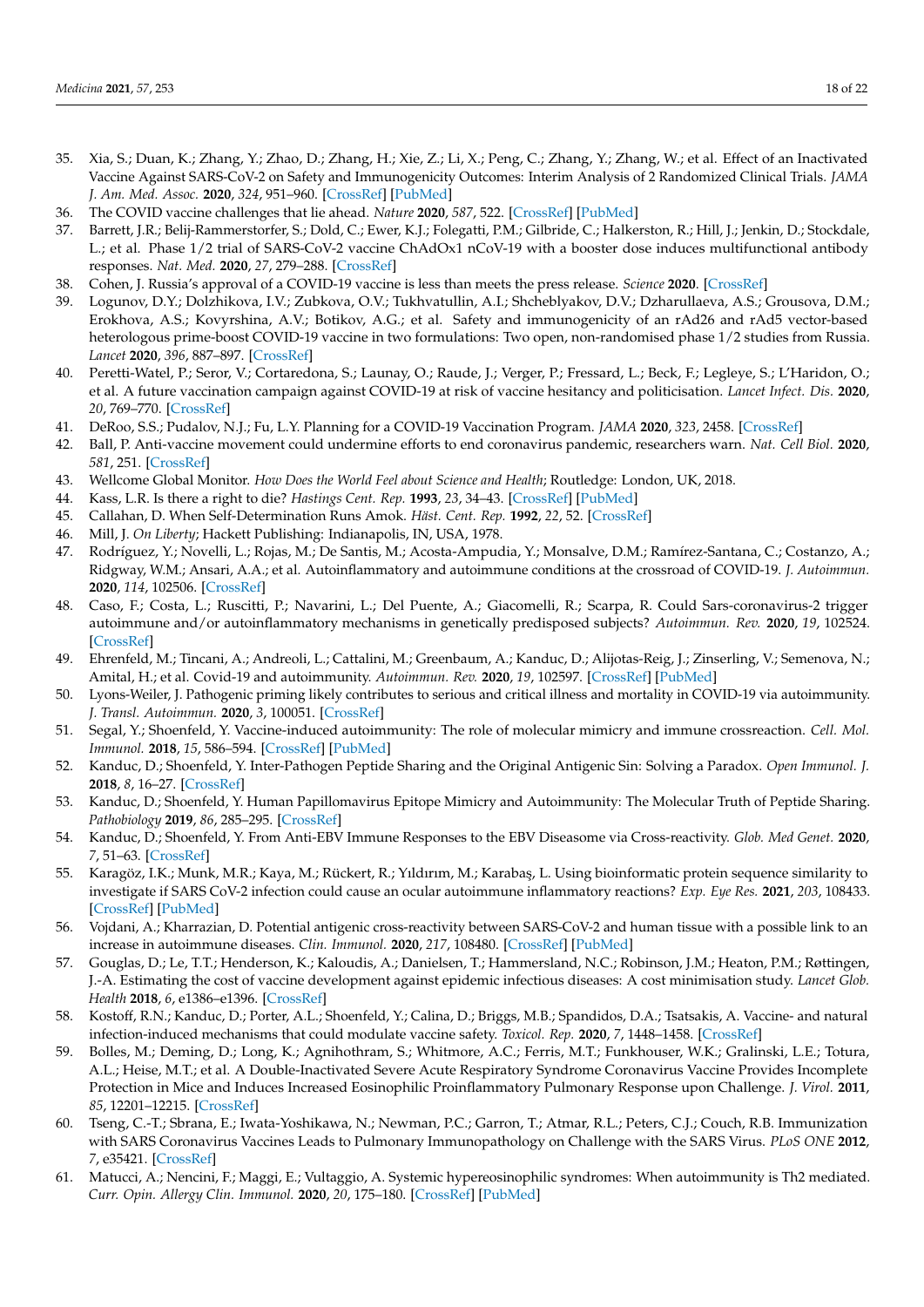- <span id="page-18-0"></span>62. Agrawal, A.S.; Tao, X.; Algaissi, A.; Garron, T.; Narayanan, K.; Peng, B.-H.; Couch, R.B.; Tseng, C.-T.K. Immunization with inactivated Middle East Respiratory Syndrome coronavirus vaccine leads to lung immunopathology on challenge with live virus. *Hum. Vaccines Immunother.* **2016**, *12*, 2351–2356. [\[CrossRef\]](http://doi.org/10.1080/21645515.2016.1177688) [\[PubMed\]](http://www.ncbi.nlm.nih.gov/pubmed/27269431)
- <span id="page-18-1"></span>63. Kovalszki, A.; Weller, P.F. Eosinophilia. *Prim. Care Clin. Off. Pract.* **2016**, *43*, 607–617. [\[CrossRef\]](http://doi.org/10.1016/j.pop.2016.07.010) [\[PubMed\]](http://www.ncbi.nlm.nih.gov/pubmed/27866580)
- <span id="page-18-2"></span>64. Gershwin, L.J. Adverse Reactions to Vaccination. *Veter- Clin. North Am. Small Anim. Pr.* **2018**, *48*, 279–290. [\[CrossRef\]](http://doi.org/10.1016/j.cvsm.2017.10.005)
- <span id="page-18-3"></span>65. Talbot, P.J.; Ciurli, C.; Antel, J.P.; Ouellet, F. Myelin basic protein and human coronavirus 229E cross-reactive T cells in multiple sclerosis. *Ann. Neurol.* **1996**, *39*, 233–240. [\[CrossRef\]](http://doi.org/10.1002/ana.410390213)
- <span id="page-18-4"></span>66. McMillan, P.; Uhal, B.D. COVID-19–A theory of autoimmunity to ACE-2. *MOJ Immunol.* **2020**, *7*, 17–19.
- <span id="page-18-5"></span>67. CDC. Vaccination Considerations for Persons with Underlying Medical Conditions. 2020. Available online: [https://www.cdc.](https://www.cdc.gov/coronavirus/2019-ncov/vaccines/recommendations/underlying-conditions.html) [gov/coronavirus/2019-ncov/vaccines/recommendations/underlying-conditions.html](https://www.cdc.gov/coronavirus/2019-ncov/vaccines/recommendations/underlying-conditions.html) (accessed on 13 January 2021).
- <span id="page-18-6"></span>68. Deb, B.; Shah, H.; Goel, S. Current global vaccine and drug efforts against COVID-19: Pros and cons of bypassing animal trials. *J. Biosci.* **2020**, *45*, 1–10. [\[CrossRef\]](http://doi.org/10.1007/s12038-020-00053-2)
- <span id="page-18-7"></span>69. Hewitt, J.A.; Lutz, C.; Florence, W.C.; Pitt, M.L.M.; Rao, S.; Rappaport, J.; Haigwood, N.L. ACTIVating Resources for the COVID-19 Pandemic: In Vivo Models for Vaccines and Therapeutics. *Cell Host Microbe* **2020**, *28*, 646–659. [\[CrossRef\]](http://doi.org/10.1016/j.chom.2020.09.016)
- <span id="page-18-8"></span>70. Muñoz-Fontela, C.; Dowling, W.E.; Funnell, S.G.P.; Gsell, P.-S.; Riveros-Balta, A.X.; Albrecht, R.A.; Andersen, H.; Baric, R.S.; Carroll, M.W.; Cavaleri, M.; et al. Animal models for COVID-19. *Nature* **2020**, *586*, 509–515. [\[CrossRef\]](http://doi.org/10.1038/s41586-020-2787-6)
- <span id="page-18-9"></span>71. Kumar, S.; Yadav, P.K.; Srinivasan, R.; Perumal, N. Selection of animal models for COVID-19 research. *VirusDisease* **2020**, *31*, 453–458. [\[CrossRef\]](http://doi.org/10.1007/s13337-020-00637-4) [\[PubMed\]](http://www.ncbi.nlm.nih.gov/pubmed/33283030)
- <span id="page-18-10"></span>72. Ehaideb, S.N.; Abdullah, M.L.; Abuyassin, B.; Bouchama, A. Evidence of a wide gap between COVID-19 in humans and animal models: A systematic review. *Crit. Care* **2020**, *24*, 594. [\[CrossRef\]](http://doi.org/10.1186/s13054-020-03304-8)
- <span id="page-18-11"></span>73. Lee, P.; Kim, D.-J. Newly Emerging Human Coronaviruses: Animal Models and Vaccine Research for SARS, MERS, and COVID-19. *Immune Netw.* **2020**, *20*, e28. [\[CrossRef\]](http://doi.org/10.4110/in.2020.20.e28)
- <span id="page-18-12"></span>74. Vogel, A.B.; Kanevsky, I.; Che, Y.; Swanson, K.A.; Muik, A.; Vormehr, M.; Kranz, L.M.; Walzer, K.C.; Hein, S.; Güler, A.; et al. A prefusion SARS-CoV-2 spike RNA vaccine is highly immunogenic and prevents lung infection in non-human primates. *BioRxiv* **2020**. [\[CrossRef\]](http://doi.org/10.1101/2020.09.08.280818)
- <span id="page-18-13"></span>75. Arvin, A.M.; Fink, K.; Schmid, M.A.; Cathcart, A.; Spreafico, R.; Havenar-Daughton, C.; Lanzavecchia, A.; Corti, D.; Virgin, H.W. A perspective on potential antibody-dependent enhancement of SARS-CoV-2. *Nature* **2020**, *584*, 353–363. [\[CrossRef\]](http://doi.org/10.1038/s41586-020-2538-8) [\[PubMed\]](http://www.ncbi.nlm.nih.gov/pubmed/32659783)
- <span id="page-18-14"></span>76. Han, L.; Wei, X.; Liu, C.; Volpe, G.; Wang, Z.; Pan, T.; Yuan, Y.; Lei, Y.; Lai, Y.; Ward, C.; et al. Single-cell atlas of a non-human primate reveals new pathogenic mechanisms of COVID-19. *BioRxiv* **2020**. [\[CrossRef\]](http://doi.org/10.1101/2020.04.10.022103)
- <span id="page-18-15"></span>77. van Doremalen, N.; Lambe, T.; Spencer, A.; Belij-Rammerstorfer, S.; Purushotham, J.N.; Port, J.R.; Avanzato, V.A.; Bushmaker, T.; Flaxman, A.; Ulaszewska, M.; et al. ChAdOx1 nCoV-19 vaccine prevents SARS-CoV-2 pneumonia in rhesus macaques. *Nature* **2020**, *586*, 578–582. [\[CrossRef\]](http://doi.org/10.1038/s41586-020-2608-y) [\[PubMed\]](http://www.ncbi.nlm.nih.gov/pubmed/32731258)
- <span id="page-18-16"></span>78. de Alwis, R.; Chen, S.; Gan, E.S.; Ooi, E.E. Impact of immune enhancement on Covid-19 polyclonal hyperimmune globulin therapy and vaccine development. *EBioMedicine* **2020**, *55*, 102768. [\[CrossRef\]](http://doi.org/10.1016/j.ebiom.2020.102768)
- <span id="page-18-17"></span>79. FDA. *Development and Licensure of Vaccines to Prevent COVID-19 Guidance for Industry*; FDA: Montgomery, MD, USA, 2020.
- <span id="page-18-18"></span>80. Schmidt, M.E.; Knudson, C.J.; Hartwig, S.M.; Pewe, L.L.; Meyerholz, D.K.; Langlois, R.A.; Harty, J.T.; Varga, S.M. Memory CD8 T cells mediate severe immunopathology following respiratory syncytial virus infection. *PLOS Pathog.* **2018**, *14*, e1006810. [\[CrossRef\]](http://doi.org/10.1371/journal.ppat.1006810)
- 81. Kinnear, E.; Lambert, L.; McDonald, J.U.; Cheeseman, H.M.; Caproni, L.J.; Tregoning, J.S. Airway T cells protect against RSV infection in the absence of antibody. *Mucosal Immunol.* **2017**, *11*, 249–256. [\[CrossRef\]](http://doi.org/10.1038/mi.2017.46)
- <span id="page-18-19"></span>82. FDA. *Emergency Use Authorization (EUA) for an Unapproved Product Review Memorandum Identifying Information*; FDA: Montgomery, MD, USA, 2020.
- <span id="page-18-20"></span>83. Chan, K.R.; Wang, X.; Saron, W.A.A.; Gan, E.S.; Tan, H.C.; Mok, D.Z.L.; Zhang, S.L.-X.; Lee, Y.H.; Liang, C.; Wijaya, L.; et al. Cross-reactive antibodies enhance live attenuated virus infection for increased immunogenicity. *Nat. Microbiol.* **2016**, *1*, 16164. [\[CrossRef\]](http://doi.org/10.1038/nmicrobiol.2016.164) [\[PubMed\]](http://www.ncbi.nlm.nih.gov/pubmed/27642668)
- <span id="page-18-21"></span>84. FDA. *Moderna COVID-19 Vaccine EUA Letter of Authorization*; FDA: Montgomery, MD, USA, 2020; pp. 1–9.
- <span id="page-18-22"></span>85. FDA. *Pfizer COVID-19 Vaccine EUA Letter of Authorization Reissued 12-23-20*; FDA: Montgomery, MD, USA, 2020; pp. 1–9.
- <span id="page-18-23"></span>86. Haynes, B.F.; Corey, L.; Fernandes, P.; Gilbert, P.B.; Hotez, P.J.; Rao, S.; Santos, M.R.; Schuitemaker, H.; Watson, M.; Arvin, A. Prospects for a safe COVID-19 vaccine. *Sci. Transl. Med.* **2020**, *12*, eabe0948. [\[CrossRef\]](http://doi.org/10.1126/scitranslmed.abe0948)
- <span id="page-18-24"></span>87. Luchner, M.; Reinke, S.; Milicic, A. TLR Agonists as Vaccine Adjuvants Targeting Cancer and Infectious Diseases. *Pharm.* **2021**, *13*, 142. [\[CrossRef\]](http://doi.org/10.3390/pharmaceutics13020142)
- <span id="page-18-25"></span>88. Liang, Z.; Zhu, H.; Wang, X.; Jing, B.; Li, Z.; Xia, X.; Sun, H.; Yang, Y.; Zhang, W.; Shi, L.; et al. Adjuvants for Coronavirus Vaccines. *Front. Immunol.* **2020**, *11*, 589833. [\[CrossRef\]](http://doi.org/10.3389/fimmu.2020.589833)
- <span id="page-18-26"></span>89. Vrieze, J. Suspicions grow that nanoparticles in Pfizer's COVID-19 vaccine trigger rare allergic reactions. *Science* **2020**. [\[CrossRef\]](http://doi.org/10.1126/science.abg2359)
- <span id="page-18-27"></span>90. Liu, M.A. A comparison of Plasmid DNA and mRNA as Vaccine Technologies. *Vaccines* **2019**, *7*, 37. [\[CrossRef\]](http://doi.org/10.3390/vaccines7020037) [\[PubMed\]](http://www.ncbi.nlm.nih.gov/pubmed/31022829)
- <span id="page-18-28"></span>91. *Q&A with Task Force Vaccine Safety Expert*; Task Force for Global Health: Decatur, GA, USA, 2020.
- <span id="page-18-29"></span>92. *Safety Platform for Emergency Vaccines Priority List of Adverse Events of Special Interest: COVID-19*; Brighton Collaboration: Basel, Switzerland, 2020.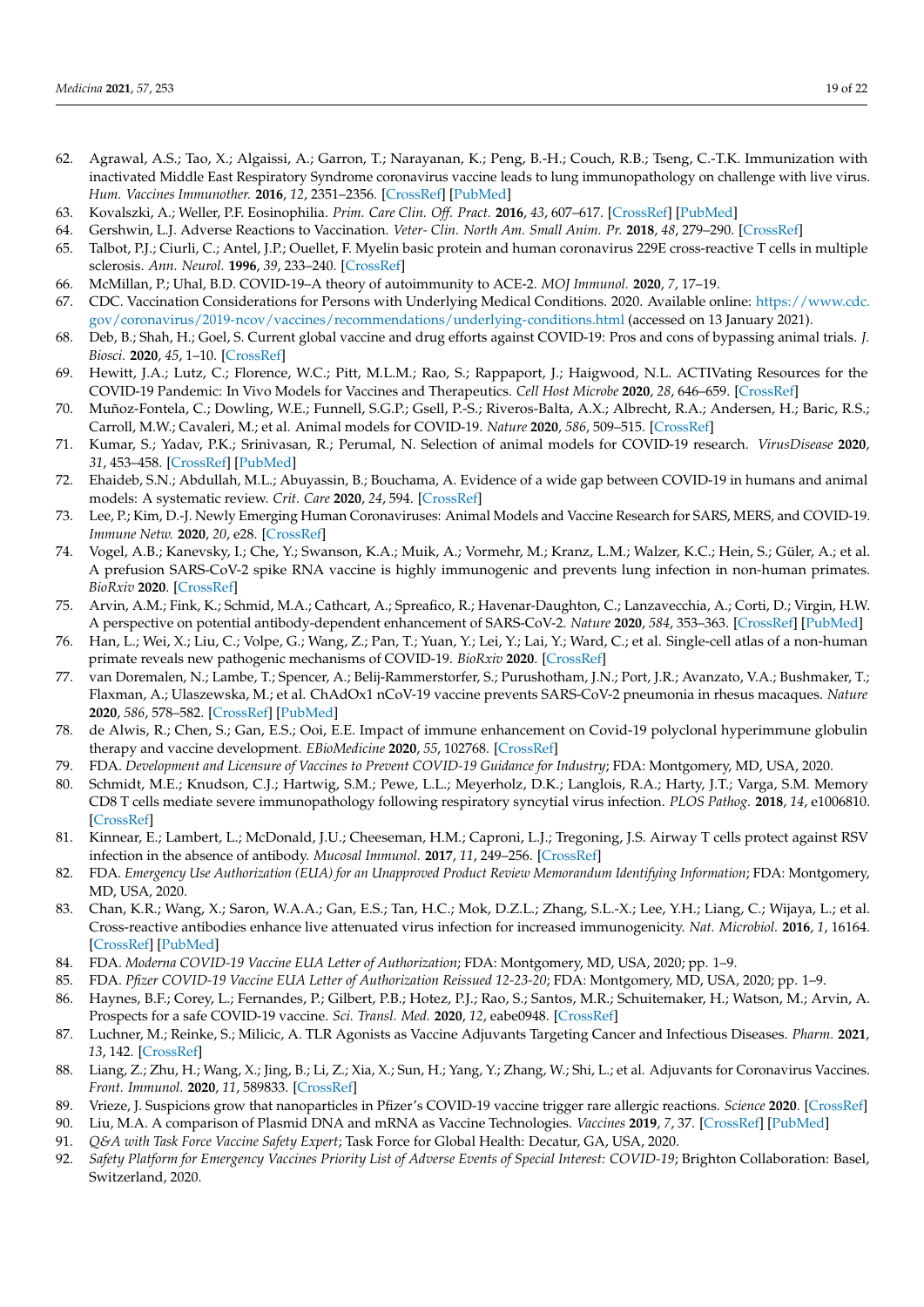- <span id="page-19-0"></span>93. Han, H.J.; Nwagwu, C.; Anyim, O.; Ekweremadu, C.; Kim, S. COVID-19 and cancer: From basic mechanisms to vaccine development using nanotechnology. *Int. Immunopharmacol.* **2021**, *90*, 107247. [\[CrossRef\]](http://doi.org/10.1016/j.intimp.2020.107247)
- <span id="page-19-1"></span>94. CDC. COVID-19 vaccination: Clinical considerations. In *Interim Considerations: Preparing for the Potential Management of Anaphylaxis after COVID-19 Vaccination*; U.S. Department of Health and Human Services (HHS): Washington, DC, USA, 2020.
- <span id="page-19-2"></span>95. CDC COVID-19 Response Team. Predicted Heart Age Among Cancer Survivors — United States, 2013–2017. *Morb. Mortal. Wkly. Rep.* **2021**, *70*, 1–6. [\[CrossRef\]](http://doi.org/10.15585/mmwr.mm7001a1)
- <span id="page-19-3"></span>96. Moss, J.; Jani, Y.; Edwards, B.; Tomlin, S.; Rashed, A.N. Pharmacokinetic and pharmacodynamic evidence of adrenaline administered via auto-injector for anaphylactic reactions: A review of literature. *Br. J. Clin. Pharmacol.* **2020**, 14438. [\[CrossRef\]](http://doi.org/10.1111/bcp.14438) [\[PubMed\]](http://www.ncbi.nlm.nih.gov/pubmed/32559814)
- <span id="page-19-4"></span>97. Shimabukuro, T.T.; Nguyen, M.; Martin, D.; DeStefano, F. Safety monitoring in the Vaccine Adverse Event Reporting System (VAERS). *Vaccine* **2015**, *33*, 4398–4405. [\[CrossRef\]](http://doi.org/10.1016/j.vaccine.2015.07.035) [\[PubMed\]](http://www.ncbi.nlm.nih.gov/pubmed/26209838)
- <span id="page-19-5"></span>98. Winarski, K.L.; Tang, J.; Klenow, L.; Lee, J.; Coyle, E.M.; Manischewitz, J.; Turner, H.L.; Takeda, K.; Ward, A.B.; Golding, H.; et al. Antibody-dependent enhancement of influenza disease promoted by increase in hemagglutinin stem flexibility and virus fusion kinetics. *Proc. Natl. Acad. Sci. USA* **2019**, *116*, 15194–15199. [\[CrossRef\]](http://doi.org/10.1073/pnas.1821317116)
- <span id="page-19-6"></span>99. Thomas, S.J.; Yoon, I.-K. A review of Dengvaxia®: Development to deployment. *Hum. Vaccines Immunother.* **2019**, *15*, 2295–2314. [\[CrossRef\]](http://doi.org/10.1080/21645515.2019.1658503) [\[PubMed\]](http://www.ncbi.nlm.nih.gov/pubmed/31589551)
- <span id="page-19-7"></span>100. Ciabattini, A.; Garagnani, P.; Santoro, F.; Rappuoli, R.; Franceschi, C.; Medaglini, D. Shelter from the cytokine storm: Pitfalls and prospects in the development of SARS-CoV-2 vaccines for an elderly population. *Semin. Immunopathol.* **2020**, *42*, 619–634. [\[CrossRef\]](http://doi.org/10.1007/s00281-020-00821-0)
- <span id="page-19-8"></span>101. Franceschi, C.; Garagnani, P.; Parini, P.; Giuliani, C.; Santoro, A. Inflammaging: A new immune–metabolic viewpoint for age-related diseases. *Nat. Rev. Endocrinol.* **2018**, *14*, 576–590. [\[CrossRef\]](http://doi.org/10.1038/s41574-018-0059-4) [\[PubMed\]](http://www.ncbi.nlm.nih.gov/pubmed/30046148)
- <span id="page-19-9"></span>102. Mahase, E. Covid-19: Johnson and Johnson vaccine trial is paused because of unexplained illness in participant. *BMJ* **2020**, *371*, m3967. [\[CrossRef\]](http://doi.org/10.1136/bmj.m3967)
- <span id="page-19-10"></span>103. Reuters. AstraZeneca Vaccine Faces Resistance in Europe after Health Workers Suffer Side-Effects. Available online: [https:](https://www.reuters.com/article/us-health-coronavirus-europe-astrazeneca-idUSKBN2AI237) [//www.reuters.com/article/us-health-coronavirus-europe-astrazeneca-idUSKBN2AI237](https://www.reuters.com/article/us-health-coronavirus-europe-astrazeneca-idUSKBN2AI237) (accessed on 25 February 2021).
- <span id="page-19-11"></span>104. McLaughlin, P.; Grillo-López, A.J.; Link, B.K.; Levy, R.; Czuczman, M.S.; Williams, M.E.; Heyman, M.R.; Bence-Bruckler, I.; White, C.A.; Cabanillas, F.; et al. Rituximab chimeric anti-CD20 monoclonal antibody therapy for relapsed indolent lymphoma: Half of patients respond to a four-dose treatment program. *J. Clin. Oncol.* **1998**, *16*, 2825–2833. [\[CrossRef\]](http://doi.org/10.1200/JCO.1998.16.8.2825)
- <span id="page-19-12"></span>105. Houot, R.; Levy, R.; Cartron, G.; Armand, P. Could anti-CD20 therapy jeopardise the efficacy of a SARS-CoV-2 vaccine? *Eur. J. Cancer* **2020**, *136*, 4–6. [\[CrossRef\]](http://doi.org/10.1016/j.ejca.2020.06.017)
- <span id="page-19-13"></span>106. Baker, D.; Roberts, C.A.K.; Pryce, G.; Kang, A.S.; Marta, M.; Reyes, S.; Schmierer, K.; Giovannoni, G.; Amor, S. COVID-19 vaccine-readiness for anti-CD20-depleting therapy in autoimmune diseases. *Clin. Exp. Immunol.* **2020**, *202*, 149–161. [\[CrossRef\]](http://doi.org/10.1111/cei.13495) [\[PubMed\]](http://www.ncbi.nlm.nih.gov/pubmed/32671831)
- <span id="page-19-14"></span>107. Kim, W.; Kim, S.-H.; Huh, S.-Y.; Kong, S.-Y.; Choi, Y.J.; Cheong, H.J.; Kim, H.J. Reduced antibody formation after influenza vaccination in patients with neuromyelitis optica spectrum disorder treated with rituximab. *Eur. J. Neurol.* **2013**, *20*, 975–980. [\[CrossRef\]](http://doi.org/10.1111/ene.12132) [\[PubMed\]](http://www.ncbi.nlm.nih.gov/pubmed/23521577)
- <span id="page-19-15"></span>108. Balamtekin, N.; Artuk, C.; Arslan, M.; Gül¸sen, M. The Effect of Helicobacter Pylori on the Presentation and Clinical Course of COVID-19 Infection. *J. Pediatr. Gastroenterol. Nutr.* **2020**. [\[CrossRef\]](http://doi.org/10.1097/MPG.0000000000003005)
- <span id="page-19-16"></span>109. Rasmussen, S.A.; Kelley, C.F.; Horton, J.P.; Jamieson, D.J. Coronavirus Disease 2019 (COVID-19) Vaccines and Pregnancy. *Obstet. Gynecol.* **2021**, *137*, 408–414. [\[CrossRef\]](http://doi.org/10.1097/AOG.0000000000004290) [\[PubMed\]](http://www.ncbi.nlm.nih.gov/pubmed/33370015)
- <span id="page-19-17"></span>110. Delahoy, M.J.; Whitaker, M.; O'Halloran, A.; Chai, S.J.; Kirley, P.D.; Alden, N.; Kawasaki, B.; Meek, J.; Yousey-Hindes, K.; Anderson, E.J.; et al. Characteristics and Maternal and Birth Outcomes of Hospitalized Pregnant Women with Laboratory-Confirmed COVID-19—COVID-NET, 13 States, March 1–August 22, 2020. *MMWR Morb. Mortal. Wkly. Rep.* **2020**, *69*, 1347–1354. [\[CrossRef\]](http://doi.org/10.15585/mmwr.mm6938e1)
- <span id="page-19-18"></span>111. Walsh, E.E.; Frenck, R.W., Jr.; Falsey, A.R.; Kitchin, N.; Absalon, J.; Gurtman, A.; Lockhart, S.; Neuzil, K.; Mulligan, M.J.; Bailey, R.; et al. Safety and Immunogenicity of Two RNA-Based Covid-19 Vaccine Candidates. *N. Engl. J. Med.* **2020**, *383*, 2439–2450. [\[CrossRef\]](http://doi.org/10.1056/NEJMoa2027906) [\[PubMed\]](http://www.ncbi.nlm.nih.gov/pubmed/33053279)
- <span id="page-19-19"></span>112. Vermillion, M.S.; Klein, S.L. Pregnancy and infection: Using disease pathogenesis to inform vaccine strategy. *Npj Vaccines* **2018**, *3*, 6. [\[CrossRef\]](http://doi.org/10.1038/s41541-017-0042-4)
- <span id="page-19-20"></span>113. Saito, S.; Nakashima, A.; Shima, T.; Ito, M. Th1/Th2/Th17 and Regulatory T-Cell Paradigm in Pregnancy. *Am. J. Reprod. Immunol.* **2010**, *63*, 601–610. [\[CrossRef\]](http://doi.org/10.1111/j.1600-0897.2010.00852.x)
- <span id="page-19-21"></span>114. Helmo, F.R.; Alves, E.A.R.; Moreira, R.A.D.A.; Severino, V.O.; Rocha, L.P.; Monteiro, M.L.G.D.R.; dos Reis, M.A.; Etchebehere, R.M.; Machado, J.R.; Corrêa, R.R.M. Intrauterine infection, immune system and premature birth. *J. Matern. Neonatal Med.* **2018**, *31*, 1227–1233. [\[CrossRef\]](http://doi.org/10.1080/14767058.2017.1311318)
- <span id="page-19-22"></span>115. Cabibbo, G.; Rizzo, G.E.M.; Stornello, C.; Craxì, A. SARS-CoV-2 infection in patients with a normal or abnormal liver. *J. Viral Hepat.* **2021**, *28*, 4–11. [\[CrossRef\]](http://doi.org/10.1111/jvh.13440) [\[PubMed\]](http://www.ncbi.nlm.nih.gov/pubmed/33190321)
- <span id="page-19-23"></span>116. Marjot, T.; Webb, G.J.; Barritt, A.S.; Ginès, P.; Lohse, A.W.; Moon, A.M.; Pose, E.; Trivedi, P.; Barnes, E. SARS-CoV-2 vaccination in patients with liver disease: Responding to the next big question. *Lancet Gastroenterol. Hepatol.* **2021**, *6*, 156–158. [\[CrossRef\]](http://doi.org/10.1016/S2468-1253(21)00008-X)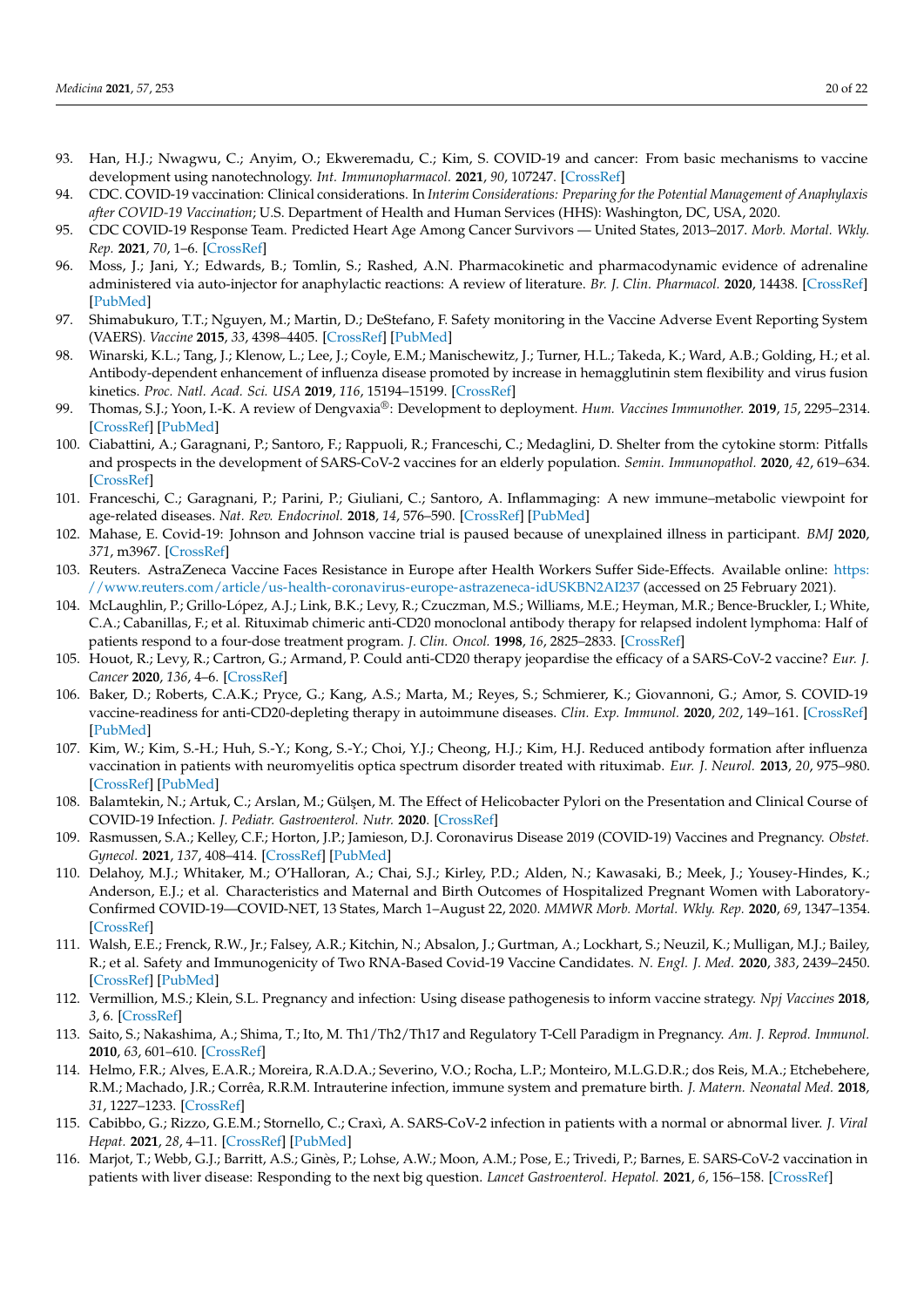- <span id="page-20-0"></span>117. Griffin, J.F.T. A strategic approach to vaccine development: Animal models, monitoring vaccine efficacy, formulation and delivery. *Adv. Drug Deliv. Rev.* **2002**, *54*, 851–861. [\[CrossRef\]](http://doi.org/10.1016/S0169-409X(02)00072-8)
- <span id="page-20-1"></span>118. Widge, A.T.; Rouphael, N.G.; Jackson, L.A.; Anderson, E.J.; Roberts, P.C.; Makhene, M.; Chappell, J.D.; Denison, M.R.; Stevens, L.J.; Pruijssers, A.J.; et al. Durability of Responses after SARS-CoV-2 mRNA-1273 Vaccination. *N. Engl. J. Med.* **2021**, *384*, 80–82. [\[CrossRef\]](http://doi.org/10.1056/NEJMc2032195) [\[PubMed\]](http://www.ncbi.nlm.nih.gov/pubmed/33270381)
- <span id="page-20-2"></span>119. Lumley, S.F.; O'Donnell, D.; Stoesser, N.E.; Matthews, P.C.; Howarth, A.; Hatch, S.B.; Marsden, B.D.; Cox, S.; James, T.; Warren, F.; et al. Antibody Status and Incidence of SARS-CoV-2 Infection in Health Care Workers. *N. Engl. J. Med.* **2021**, *384*, 533–540. [\[CrossRef\]](http://doi.org/10.1056/NEJMoa2034545)
- <span id="page-20-3"></span>120. COVID vaccines: The world's medical regulators need access to open data. *Nature* **2020**, *588*, 195. [\[CrossRef\]](http://doi.org/10.1038/d41586-020-03458-z)
- <span id="page-20-4"></span>121. FDA. FDA Statement on Following the Authorized Dosing Schedules for COVID-19 Vaccines. 2021. Available online: [https://](https://www.fda.gov/news-events/press-announcements/fda-statement-following-authorized-dosing-schedules-covid-19-vaccines) [www.fda.gov/news-events/press-announcements/fda-statement-following-authorized-dosing-schedules-covid-19-vaccines](https://www.fda.gov/news-events/press-announcements/fda-statement-following-authorized-dosing-schedules-covid-19-vaccines) (accessed on 10 January 2021).
- <span id="page-20-5"></span>122. EMA. Comirnaty Share RSS COVID-19 mRNA Vaccine. 2021. Available online: [https://www.ema.europa.eu/en/medicines/](https://www.ema.europa.eu/en/medicines/human/EPAR/comirnaty) [human/EPAR/comirnaty](https://www.ema.europa.eu/en/medicines/human/EPAR/comirnaty) (accessed on 10 January 2021).
- <span id="page-20-6"></span>123. Ledford, H. Oxford COVID-vaccine paper highlights lingering unknowns about results. *Nat. Cell Biol.* **2020**, *588*, 378–379. [\[CrossRef\]](http://doi.org/10.1038/d41586-020-03504-w)
- <span id="page-20-7"></span>124. Nogrady, B. What the data say about asymptomatic COVID infections. *Nat. Cell Biol.* **2020**, *587*, 534–535. [\[CrossRef\]](http://doi.org/10.1038/d41586-020-03141-3)
- <span id="page-20-8"></span>125. The Guardian. Fear Mounts Trump May Pressure FDA to Rush Covid-19 Vaccine by Election. 2020. Available online: <https://www.theguardian.com/us-news/2020/jun/22/trump-circle-pressure-fda-rush-covid-19-vaccineelection> (accessed on 3 January 2021).
- <span id="page-20-9"></span>126. Jiang, S. Don't rush to deploy COVID-19 vaccines and drugs without sufficient safety guarantees. *Nat. Cell Biol.* **2020**, *579*, 321. [\[CrossRef\]](http://doi.org/10.1038/d41586-020-00751-9) [\[PubMed\]](http://www.ncbi.nlm.nih.gov/pubmed/32179860)
- <span id="page-20-10"></span>127. Torjesen, I. Covid-19: Norway investigates 23 deaths in frail elderly patients after vaccination. *BMJ* **2021**, *372*, n149. [\[CrossRef\]](http://doi.org/10.1136/bmj.n149) [\[PubMed\]](http://www.ncbi.nlm.nih.gov/pubmed/33451975)
- <span id="page-20-11"></span>128. Knoll, M.D.; Wonodi, C. Oxford–AstraZeneca COVID-19 vaccine efficacy. *Lancet* **2021**, *397*, 72–74. [\[CrossRef\]](http://doi.org/10.1016/S0140-6736(20)32623-4)
- <span id="page-20-12"></span>129. Tang, X.; Wu, C.; Li, X.; Song, Y.; Yao, X.; Wu, X.; Duan, Y.; Zhang, H.; Wang, Y.; Qian, Z.; et al. On the origin and continuing evolution of SARS-CoV-2. *Natl. Sci. Rev.* **2020**, *7*, 1012–1023. [\[CrossRef\]](http://doi.org/10.1093/nsr/nwaa036)
- <span id="page-20-13"></span>130. Zhang, C.; Wang, M. Origin time and epidemic dynamics of the 2019 novel coronavirus. *BioRxiv* **2020**. [\[CrossRef\]](http://doi.org/10.1101/2020.01.25.919688)
- <span id="page-20-14"></span>131. Yellapu, N.K.; Patel, S.; Zhang, B.; Meier, R.; Neums, L.; Pei, D.; Xia, Q.; Rotich, D.; Zimmermann, R.C.; Nissen, E.; et al. Evolutionary Analysis of Severe Acute Respiratory Syndrome Coronavirus 2 (SARS-CoV-2) Reveals Genomic Divergence with Implications for Universal Vaccine Efficacy. *Vaccines* **2020**, *8*, 591. [\[CrossRef\]](http://doi.org/10.3390/vaccines8040591) [\[PubMed\]](http://www.ncbi.nlm.nih.gov/pubmed/33050053)
- <span id="page-20-15"></span>132. Zhou, P.; Yang, X.-L.; Wang, X.-G.; Hu, B.; Zhang, L.; Zhang, W.; Si, H.-R.; Zhu, Y.; Li, B.; Huang, C.-L.; et al. A pneumonia outbreak associated with a new coronavirus of probable bat origin. *Nature* **2020**, *579*, 270–273. [\[CrossRef\]](http://doi.org/10.1038/s41586-020-2012-7)
- <span id="page-20-16"></span>133. Lu, R.; Zhao, X.; Li, J.; Niu, P.; Yang, B.; Wu, H.; Wang, W.; Song, H.; Huang, B.; Zhu, N.; et al. Genomic characterisation and epidemiology of 2019 novel coronavirus: Implications for virus origins and receptor binding. *Lancet* **2020**, *395*, 565–574. [\[CrossRef\]](http://doi.org/10.1016/S0140-6736(20)30251-8)
- <span id="page-20-17"></span>134. Dearlove, B.; Lewitus, E.; Bai, H.; Li, Y.; Reeves, D.B.; Joyce, M.G.; Scott, P.T.; Amare, M.F.; Vasan, S.; Michael, N.L.; et al. A SARS-CoV-2 vaccine candidate would likely match all currently circulating variants. *Proc. Natl. Acad. Sci. USA* **2020**, *117*, 23652–23662. [\[CrossRef\]](http://doi.org/10.1073/pnas.2008281117)
- <span id="page-20-18"></span>135. Mohsin, H.; Asif, A.; Fatima, M.; Rehman, Y. Potential role of viral metagenomics as a surveillance tool for the early detection of emerging novel pathogens. *Arch. Microbiol.* **2020**, 1–8. [\[CrossRef\]](http://doi.org/10.1007/s00203-020-02105-5)
- <span id="page-20-19"></span>136. Xu, W.; Wang, M.; Yu, D.; Zhang, X. Variations in SARS-CoV-2 Spike Protein Cell Epitopes and Glycosylation Profiles during Global Transmission Course of COVID-19. *Front. Immunol.* **2020**, *11*, 1–12. [\[CrossRef\]](http://doi.org/10.3389/fimmu.2020.565278)
- <span id="page-20-20"></span>137. Denison, M.R.; Graham, R.L.; Donaldson, E.F.; Eckerle, L.D.; Baric, R.S. Coronaviruses. *RNA Biol.* **2011**, *8*, 270–279. [\[CrossRef\]](http://doi.org/10.4161/rna.8.2.15013) [\[PubMed\]](http://www.ncbi.nlm.nih.gov/pubmed/21593585)
- <span id="page-20-21"></span>138. Weisblum, Y.; Schmidt, F.; Zhang, F.; DaSilva, J.; Poston, D.; Lorenzi, J.C.C.; Muecksch, F.; Rutkowska, M.; Hoffmann, H.H.; Michailidis, E.; et al. Escape from neutralizing antibodies by SARS-CoV-2 spike protein variants. *Elife* **2020**, *9*, 1. [\[CrossRef\]](http://doi.org/10.7554/eLife.61312) [\[PubMed\]](http://www.ncbi.nlm.nih.gov/pubmed/33112236)
- <span id="page-20-22"></span>139. Wu, F.; Zhao, S.; Yu, B.; Chen, Y.-M.; Wang, W.; Song, Z.-G.; Hu, Y.; Tao, Z.-W.; Tian, J.-H.; Pei, Y.-Y.; et al. A new coronavirus associated with human respiratory disease in China. *Nature* **2020**, *579*, 265–269. [\[CrossRef\]](http://doi.org/10.1038/s41586-020-2008-3)
- 140. Fang, S.; Li, K.; Shen, J.; Liu, S.; Liu, J.; Yang, L.; Hu, C.-D.; Wan, J. GESS: A database of global evaluation of SARS-CoV-2/hCoV-19 sequences. *Nucleic Acids Res.* **2021**, *49*, D706–D714. [\[CrossRef\]](http://doi.org/10.1093/nar/gkaa808)
- 141. Saha, P.; Banerjee, A.K.; Tripathi, P.P.; Srivastava, A.K.; Ray, U. A virus that has gone viral: Amino acid mutation in S protein of Indian isolate of Coronavirus COVID-19 might impact receptor binding, and thus, infectivity. *Biosci. Rep.* **2020**, *40*, 40. [\[CrossRef\]](http://doi.org/10.1042/BSR20201312) [\[PubMed\]](http://www.ncbi.nlm.nih.gov/pubmed/32378705)
- <span id="page-20-24"></span>142. Sheikh, J.A.; Singh, J.; Singh, H.; Jamal, S.; Khubaib, M.; Kohli, S.; Dobrindt, U.; Rahman, S.A.; Ehtesham, N.Z.; Hasnain, S.E. Emerging genetic diversity among clinical isolates of SARS-CoV-2: Lessons for today. *Infect. Genet. Evol.* **2020**, *84*, 104330. [\[CrossRef\]](http://doi.org/10.1016/j.meegid.2020.104330)
- <span id="page-20-23"></span>143. Dawood, A. Mutated COVID-19 may foretell a great risk for mankind in the future. *New Microbes New Infect.* **2020**, *35*, 100673. [\[CrossRef\]](http://doi.org/10.1016/j.nmni.2020.100673) [\[PubMed\]](http://www.ncbi.nlm.nih.gov/pubmed/32292587)